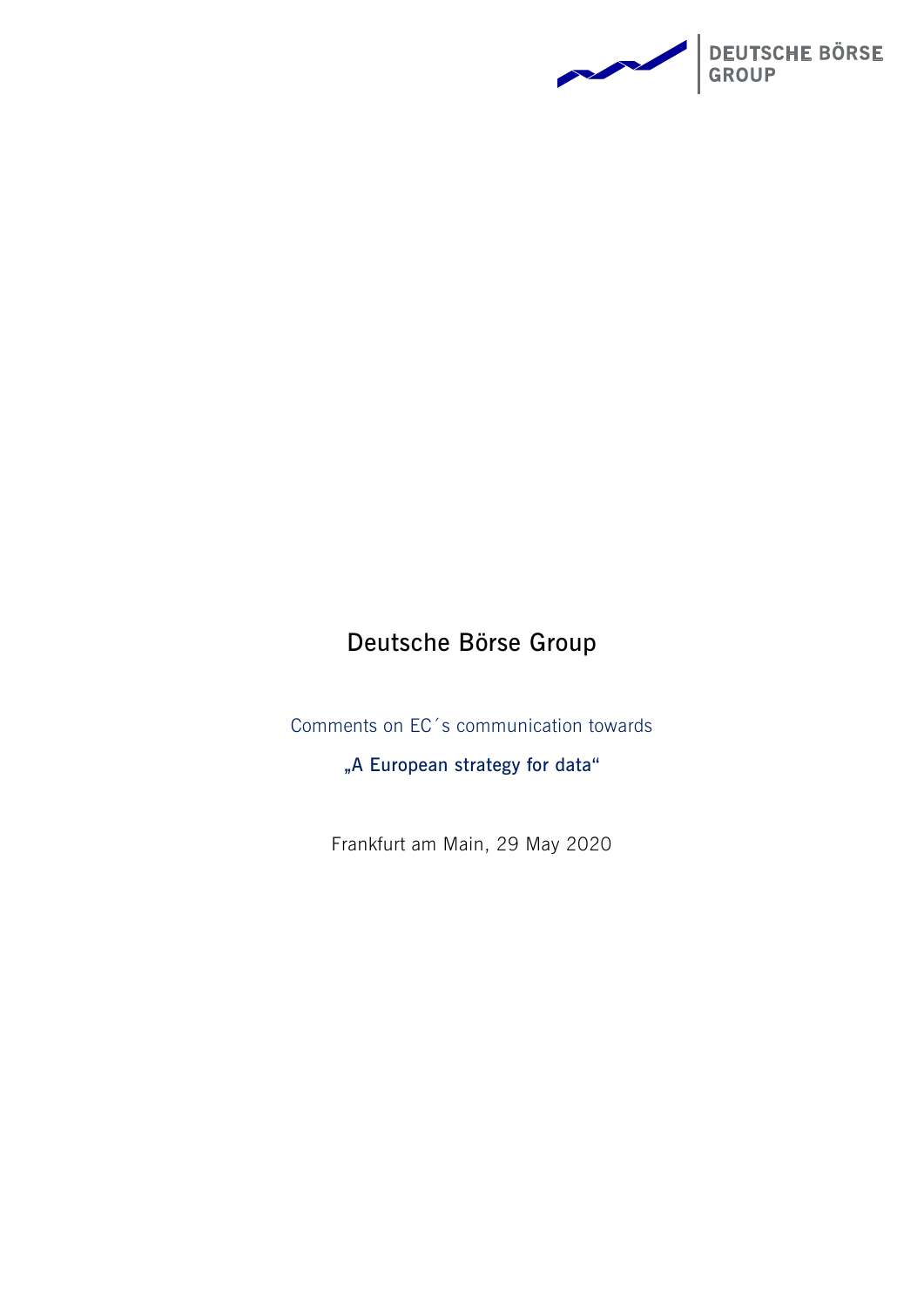## **I. General remarks**

Deutsche Börse Group (DBG) appreciates the opportunity to respond to the consultation "A European strategy for data" by the European Commission. We agree with the Commission's conclusion that data is key for the digital transformation and the use of data will affect all EU citizens significantly.

DBG in its capacity as a financial market infrastructure (FMI) provider uses modern IT and technological solutions to operate, and service the financial sector worldwide.

DBG's technologies are at the core of its operations, where they are used to organize the regulated markets, are an integral part of the regulated services we operate. We ensure trust in markets and the efficient functioning of these markets; including but not limited to market data, stock exchange indices, clearing, securities custody, etc.

Regarding new technologies, we are currently working on the use of cloud technology, AI and distributed ledger technology (DLT) /blockchain as well as automation of processes. We use these technologies in a rather gradual, granular and tested manner, hence continuing to guarantee transparency, stability and investor protection at all times.

DBG generally supports the idea of the European Commission to evaluate and implement an overarching data strategy in order to support the evolution of the Digital Market within the EU. As digitalization and data, as a new resource, are getting more and more important in the current and future economy, we welcome the consultation on the EU Data Strategy at this early stage to support innovation. The digital economy depends on the possibility to use data for its development. We encourage the Commission's approach to enable the EU to become an attractive, secure and dynamic data-agile economy.

Greater availability of data can benefit health, the environment as well as public services to name just a few. However, greater availability of data may also contain risks such as cybersecurity risks, risks to the personal data of the individual and risks to the business model of data driven businesses. The provision of and the access to data should – taking into account data protection requirements – be based on the principle of freedom of contract on a voluntary basis. Existing data sets are of greatest benefit if companies cooperate voluntarily and cooperatively when using them on a commercial basis. All regulatory measures need to be proportionate and a responsible handling of data needs to be ensured.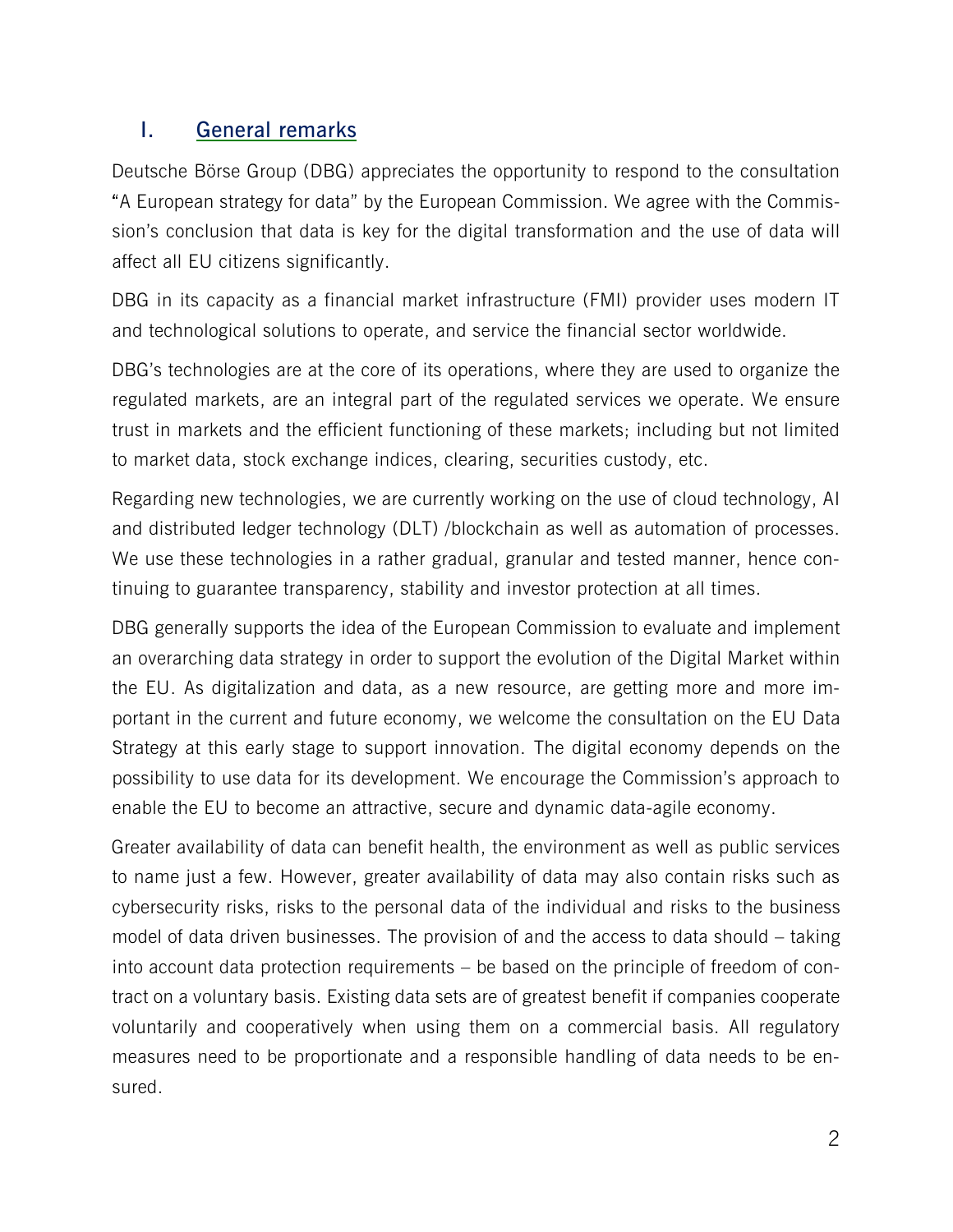## **II. Key Messages on the EU Data Strategy**

**EU Data Strategy:** We support the idea that the European Union needs an overarching data strategy in order to achieve the benefits of the single market and avoid fragmentation.

**Harmonized approach:** We are strongly in favor of a harmonized approach in order to speed up the processes with the use of innovative technologies and not lagging behind with regard to innovation/applying new technologies globally.

**Data classification:** We see the need for developing a clear definition /glossary of "data" which could foster a common understanding in the industry and lead to efficiency gains. In our view, it is important to develop a classification of data which on a high /meta level could identify necessary information on its origin, sector, timely availability, etc.:

- **Source of data:** data generated by private persons; data generated by companies; further differentiation between retail (C2B)/wholesale data (B2B)
- **Data quality:** raw processed/altered data
- **Data pricing:** free versus commercial/"monitarisable" data
- **Availability**: for free/fee/user fee etc.
- **Time stamp:** data for free to public after a certain amount of time; those who generate business out of data should pay

Details would need to be elaborated together with the industry. DBG stands ready for this purpose.

**No "One-size fits all" approach:** As the nature of data is extremely diverse and complex, we do not think that a "one-size fits all strategy" is possible or suitable. Given the differences across industries, sectors and consumers, targeted measures within some areas are more likely to be successful at the beginning.

**Commercial use of data:** Business which produces and commercializes data must still be possible within the EU, to provide incentives for companies to stay innovative and develop new data related services. While we support the idea to make data more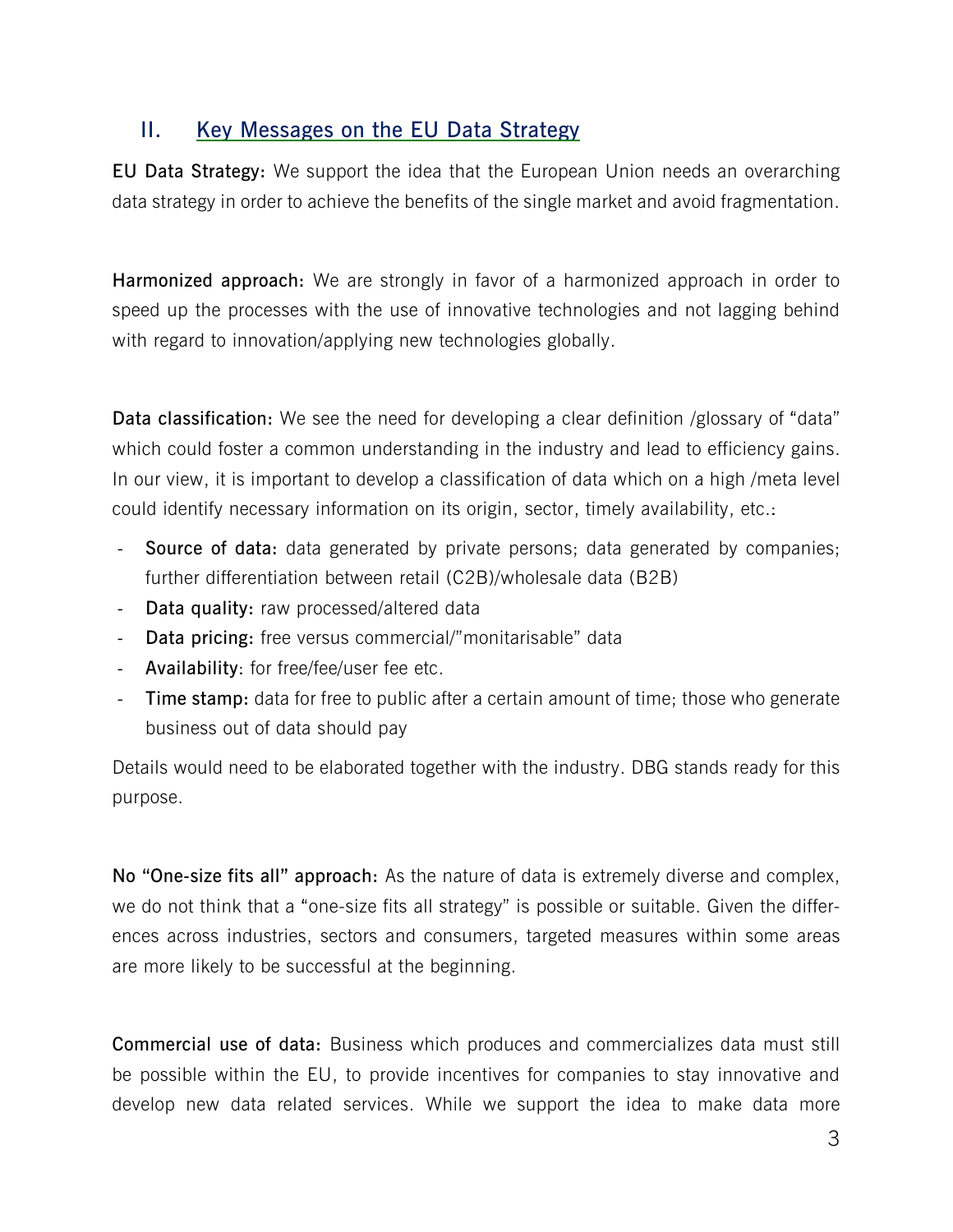available, other issues have to be taken into consideration as well: sustainability, innovation, trade secrets, risk prevention, fair competition, data quality and sufficient incentivization to invest into data quality, responsibility and liability. Especially, as EU companies are competing on a global scale.

**Data should be generally available for new businesses:** Data enables companies to refine their business models, to improve and individualize their offers or to develop completely new business models. Therefore, data should be made available to interested parties, business models and application scenarios. Especially certain types of start-ups depend on the availability of data. There may be options to explore of a differentiated data license model with a special focus on SMEs/start-ups. At the same time data protection laws have to secure to privacy and informational self-determination of citizens (sovereignty of personal data), are important as well as trade secrets protection.

**Data as a "common good":** in order to allow analyses for the better of societies to monitor public developments, data might be common goods, however: to stay innovative, not all data could be defined as "common good" here a clear classification is needed to differentiate categories of data. In this context we deem it important for regulators to keep in mind as well the rights of individuals, being it as regards personal data, but as well those of taxpayers or other parties, when it comes to the funding of a common good. It is important as well that the concept of common good is not overly expanded and misused by companies promoting it, for their own business interests, while the bill is being paid by the taxpayer or any other third party. To stay innovative, not all data could be defined as "common good" here a clear classification is needed to differentiate categories of data.

**Investments in innovations necessary**: Companies will only invest in the collection and analysis of data if they expect this investment to have an economic or competitive advantage. If such an advantage cannot be achieved or is at risk because e.g. produced data must be shared with competitors, the companies will stop or limit the investment or the production of the data (free-rider problem). No company would invest in the production of data if it then simply had to make the results of these efforts available to the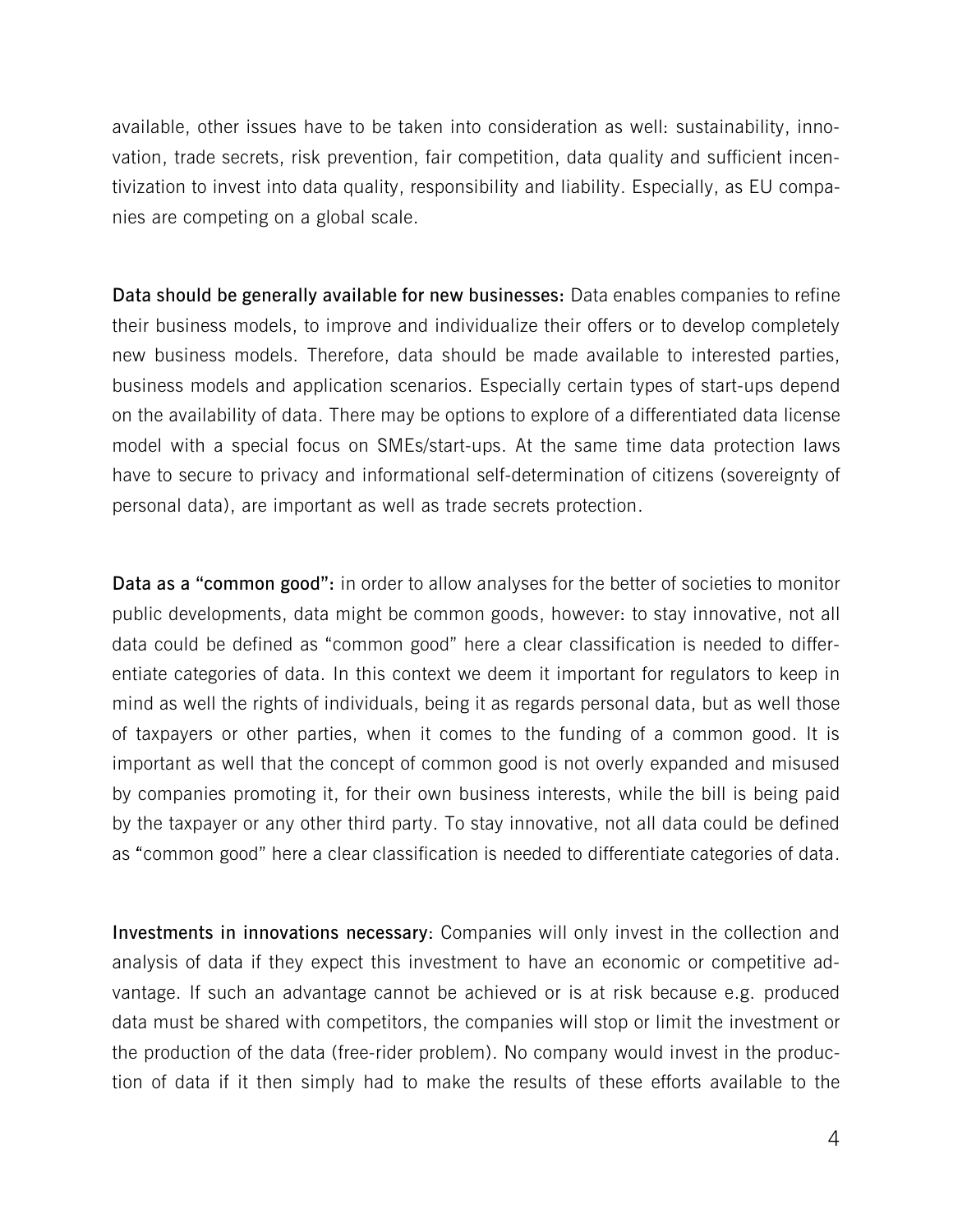competition free of charge. This would counteract the political strategy of the Commission to become the leader in the data economy and would further prohibit the sharing of data between companies.

Therefore, companies should be allowed to "upgrade" raw data and develop products/services on these data and ask for fees/charges, in full recognition of the existing property/contractual rights and obligations. Otherwise, this would send negative incentives towards data collection/standardization and product developments: i.e. "commercialization of data" should be allowed. To facilitate data sharing amongst companies, we see the need for a new enabling environment supported by data infrastructures. A possible example in this regard might be the "Financial Big Data Cluster" (FBDC) initiative, see below.

**Compensation for data providers**: As recommended by the EU Commission, the contribution of data to the public should be promoted, but the application of license fees or any other compensations should be allowed further. Especially, when the data source is depending on the income for data. The fees should be reasonable and shall be proportionate to the value which the data represents to the purchaser/user. The value of data depends primarily on its usefulness for a business model or on the possibility of gaining usable and affordable information from it.

When measuring the value of data, particular attention should be paid to whether the use /further processing of data creates significant added value for the customer. If considerable commercial values can be achieved through the use of data, this can be taken into account in the price calculation for data. This approach has been established by the Court of Justice of the European Union (CJEU), as the price must be commensurate with the economic value of a service rendered (among other things CJEU, judgment of 14 February 1978, case 27/76 - United Brands).

**Balance between data accessibility and contractual rights of companies**: We are of the opinion that an unconditional claim to data access or a corresponding obligation to grant data access must be rejected. The principle of freedom of contract ensures sufficient access to data. Through this factual assignment of data to the data producer, the data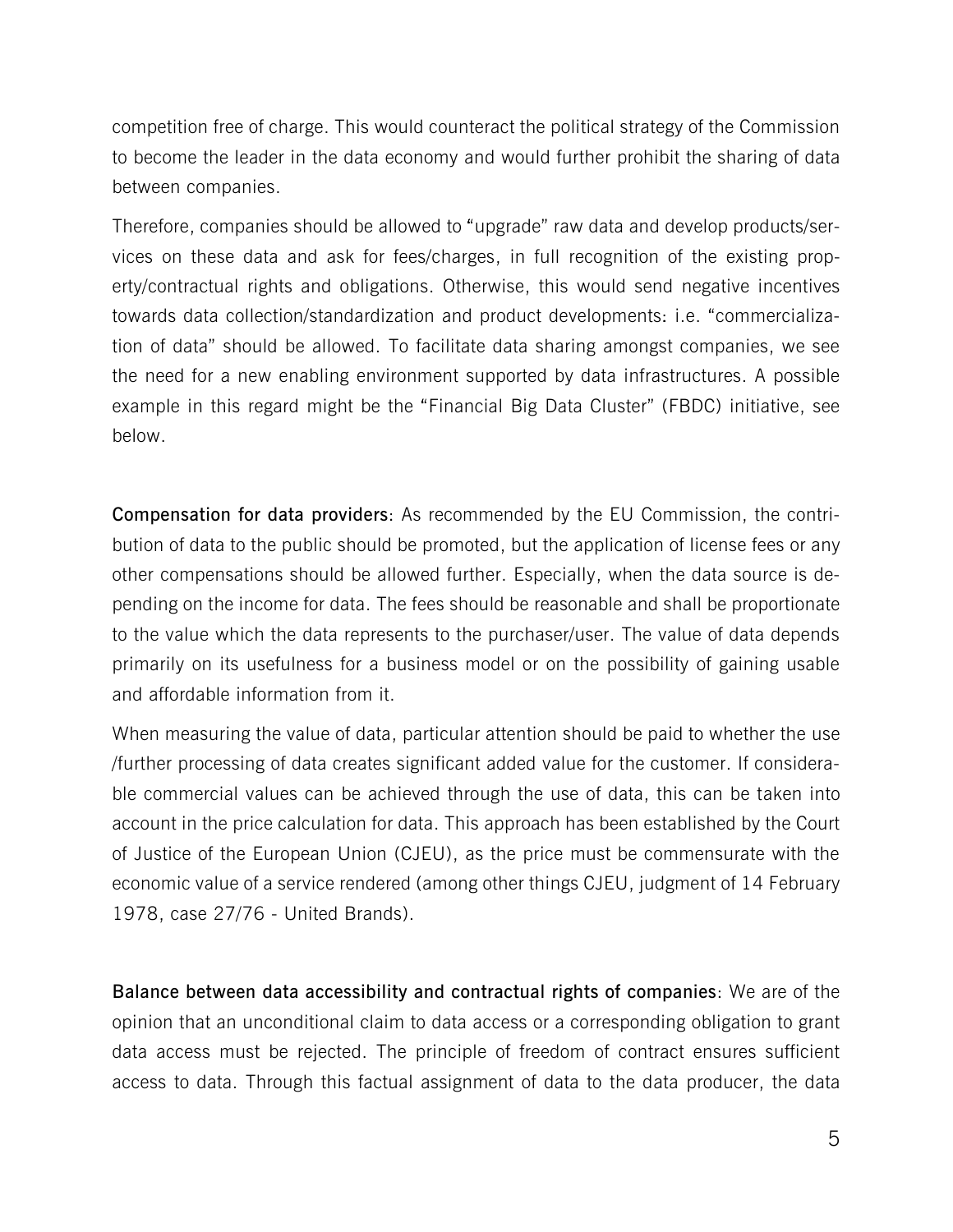producer has the necessary control right over the data, which he can control by means of contract law. Data can be made available to any interested party under a license agreement which ensures companies that invested in the production and/ or collection of data not to expect economic disadvantage. This approach ensures a proportionate balance between making data accessible to the public while ensuring the rights of the companies that invested in the production of data.

**Data interoperability:** We agree with the Commission's observation that an effective data interoperability and high quality of data is important to ensure an easy exchange of data in the market. Barriers to entry the market with the aim of enhance obstacles to competition need to be addressed. Ensuring high quality data is also a must as only high-quality data brings high value for multiple parties. Low quality data on the other hand leads to ill-informed decision and contains risks for the data user/purchaser and should also not be "mixed" with high quality data sets. This would reduce the overall quality of the data and increase costs (USD 3.1 trillion, this is [IBM's estimate](https://hbr.org/2016/09/bad-data-costs-the-u-s-3-trillion-per-year) of the yearly cost of poorquality data, in the US alone, in 2016). Furthermore, data must be provided in a structured and machine-readable format in order to gather and process data from different sources in a coherent manner.

**Individual/personal data:** DBG has no position, as we are in the B2B business and not dealing with individuals.

**Data literacy:** As a supporter of "financial literacy" we would support any educative measures in this new field (data literacy).

**Difficulties in the use of data:** difficulties with regard of the use of data due to restrictive EU regulations e.g. banking secrecy versus developing big data solutions to fight antimoney-laundering. We see the need for clarification to comply with existing rules and simultaneously to develop further solutions, e.g. via criteria for the use of anonymized or pseudonymized data in order to facilitate broader analysis. AI needs per se more data and should be allowed to use data on an aggregated level. It is important to find a careful balance between "data privacy" and use of data for public interests.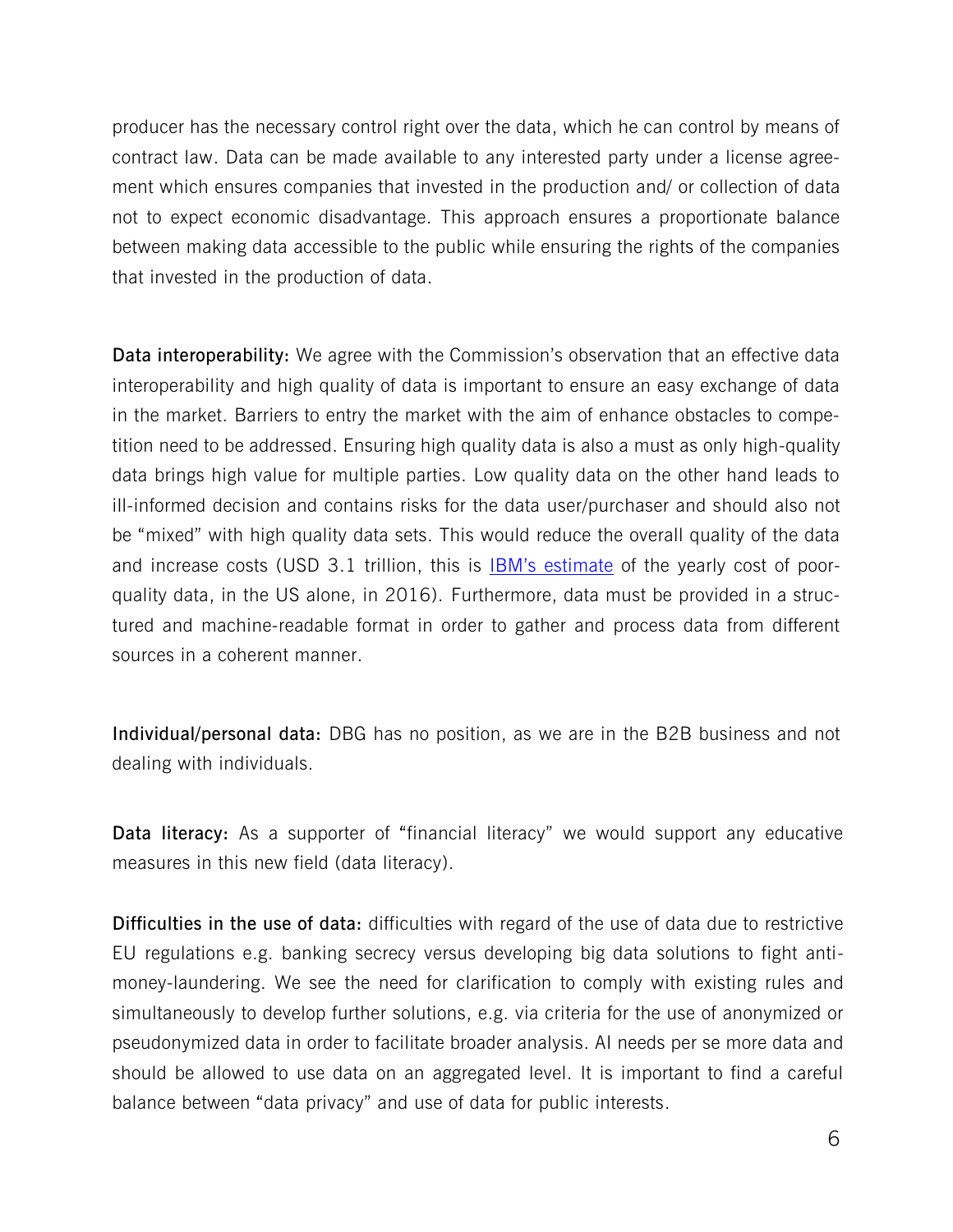**Smart machines:** A clear guidance on the scope of the term "smart machine" would be helpful.

**Sector specific EU data space:** we see the political interest, however one "single common EU data space" would not lead to innovation; a competitive approach would be preferable. One harmonized approach across different industry sectors might be too complex as well. We would prefer to start with "meaningful content clusters" within sectors and develop standards for those data, as this leaves sufficient flexibility to evolve.

**Build on existing regulation:** In order to achieve a comprehensive Data Strategy, we are in favor to build upon already existing rules and regulations related to data in general (e.g. GDPR, competition law) as well as sector specific frameworks (e.g. MiFID II /MiFIR, SFTR, trade secrets directive).

**Copyrights:** through digitization new ways of access to and onward distribution of valuable content/data with copy- or other rights have evolved often to the detriment of the originator. While there is value in innovation, we deem it very important that necessary rights to generated information is being protected under the EU Digital Agenda and the Data Strategy of the EU.

**Data protection:** GDPR is a very good example that an EU-unified rule-set with high standards increases legal certainty, even if the common understanding /interpretation /application on national /regional level could still be further aligned during time. These EU "data protection" rules are signaling customers around the world that high standards are applied within the EU.

**Standardisation:** we would prefer standard setting by industry bodies who know the details and work on common standards on a voluntary basis. Standards vary across industries in line with the different data/needs within each sector.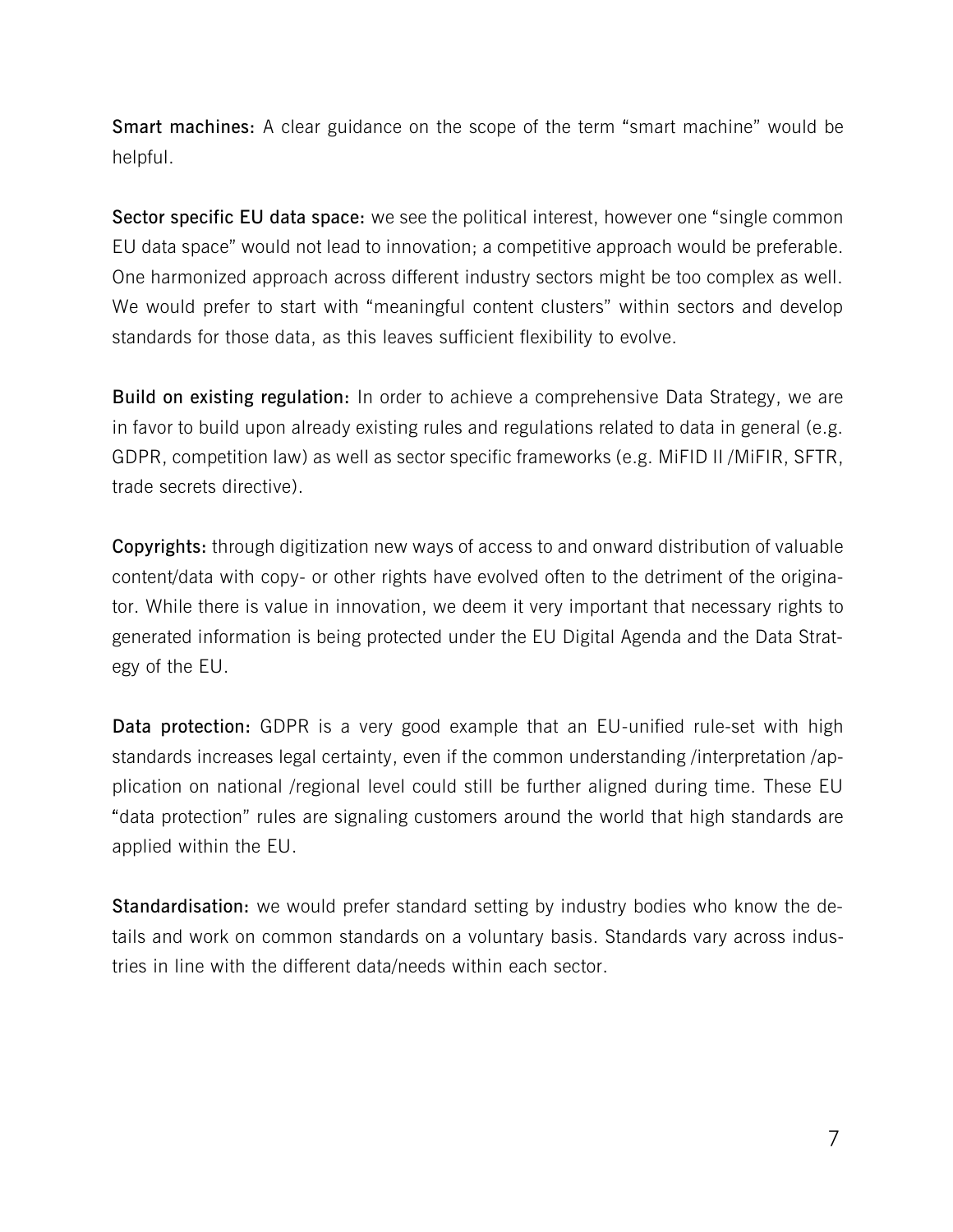**High-value data sets**: Clear definition of scope necessary will be necessary, rights and duties of the data sources need to be considered. This includes the rights and liabilities of those re-using the data. It must be clear who is responsible within the user chain in case of damages caused.

**Cloud market**: The cloud market offers technological solutions in financial markets to innovate and should be supported.

**Levels of protection with cloud**: While the level of protection is already high, further advancements are required mainly in the areas of: a) Extending encryption technologies to data being in use /in memory b) Add end-to-end encryption where possible c) Consistently implementing customer lockbox /consent requirements before data is accessed d) Agreements between EU and other jurisdictions (e.g. US) needed to strongly regulate cross border access and activities.

**Problems /risks of the current cloud market**: Asymmetry of power of negotiation between customer and CSPs, i.e. high efforts and time are required to agree regulatory compliant contracts with CSPs in the financial sector. Therefore, we actively support the EU´s work designing "Voluntary Standard Contract Clauses" to facilitate future negotiations. Also, it is very difficult to procure/adopt new and innovative cloud solutions, as it takes a long time to ensure that these new services are regulatory compliant. Often, new solutions are not meeting regulatory expectations right from the start.

**Self-regulatory approaches:** Even as we support self-regulatory approaches (due to market knowledge), we suggest that regulators should provide more guidance.

**Sustainability**: As the global data volume will grow due to the increased importance and usage of data, it is important to take sustainability targets into account in the EU Data Strategy going forward. Especially as a growth of data, its generation, storage, distribution and use would have a significant impact on global emissions, unless these issues are properly addressed.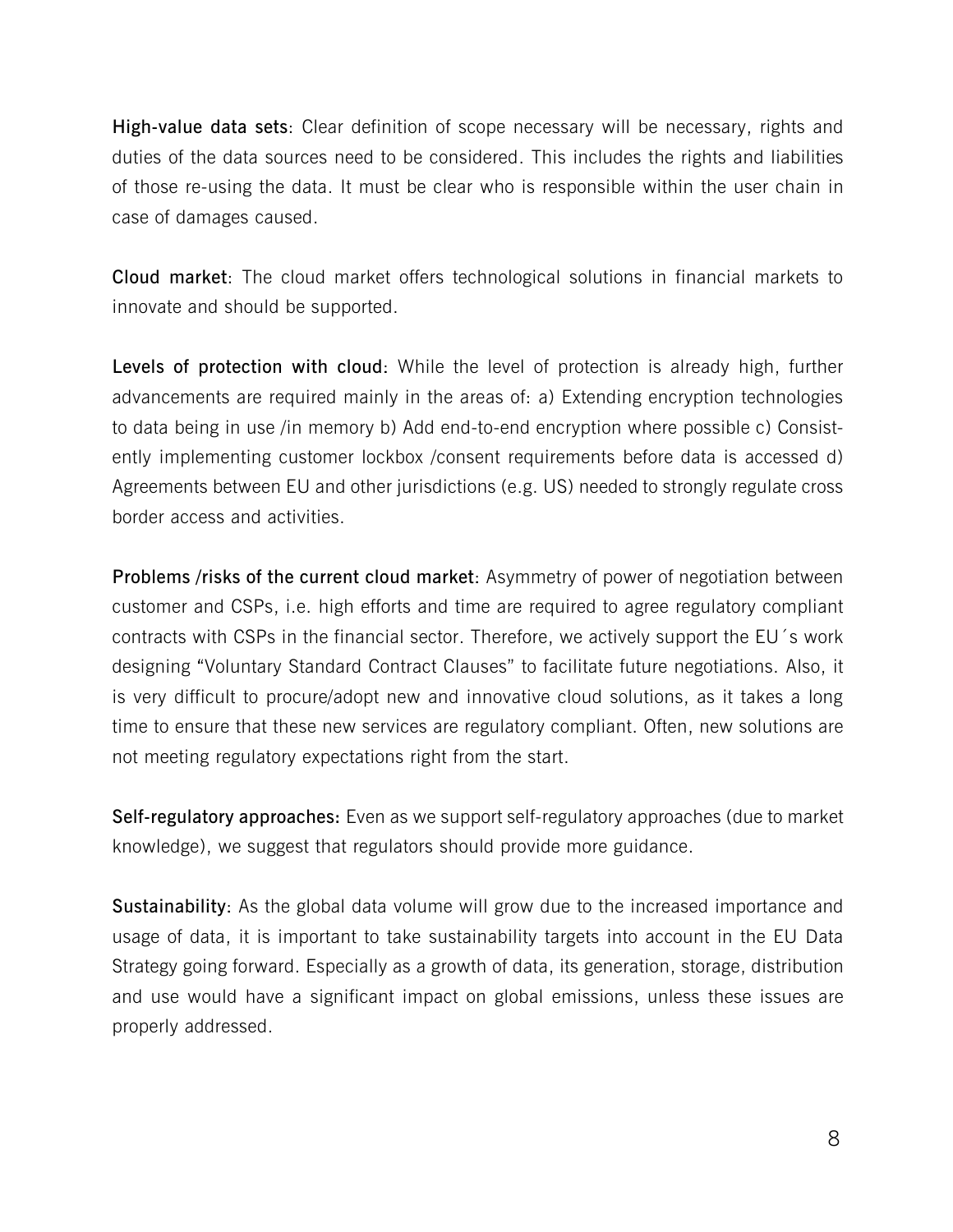## **III. Additional response to specific questions**

## **Q1 Do you agree that the European Union needs an overarching data strategy to enable the digital transformation of the society?**

## **DBG Answer to the multiple-choice question: yes**

DBG generally supports the idea that the European Union develops an overarching data strategy in order to achieve dedicated benefits of the single market and avoid further fragmentation across Members States.

We agree as well with the Commission's conclusion that data is one key for the digital transformation and the use of data in many areas will affect EU citizens. We further encourage the Commission's approach to enable the EU to become an attractive, secure and dynamic data-agile economy based on the existing values in the EU.

Broad availability of relevant data sets such as in the area of health and the environment as well as public services may benefit the development of the digital area, but the mere availability will not provide for a guarantee. The EU may focus on developing the EU Digital Market in various ways:

- a) defining data governance rules and standards, while taking into consideration that data and data standards may differ across sectors;
- b) developing the data infrastructure on a technological level, either by investments, or by guidance and rules and regulations;
- c) developing the data space for data to be available to interested users, based on the basic principles of the EU, either by making certain data technically available, or by rules and regulations.

In any case, a "one-size" fits all solution does not suit in the data space, which is very diverse within and across industries and sectors. Furthermore, it is important to understand that in any case, even if data once produced can be replicated rather easily, data always produces ongoing cost (including environmental cost) just by making and holding it available for the use of third parties as well as through the electronic use of it. These costs must be considered by the EU as well as they would need to be financed by somebody.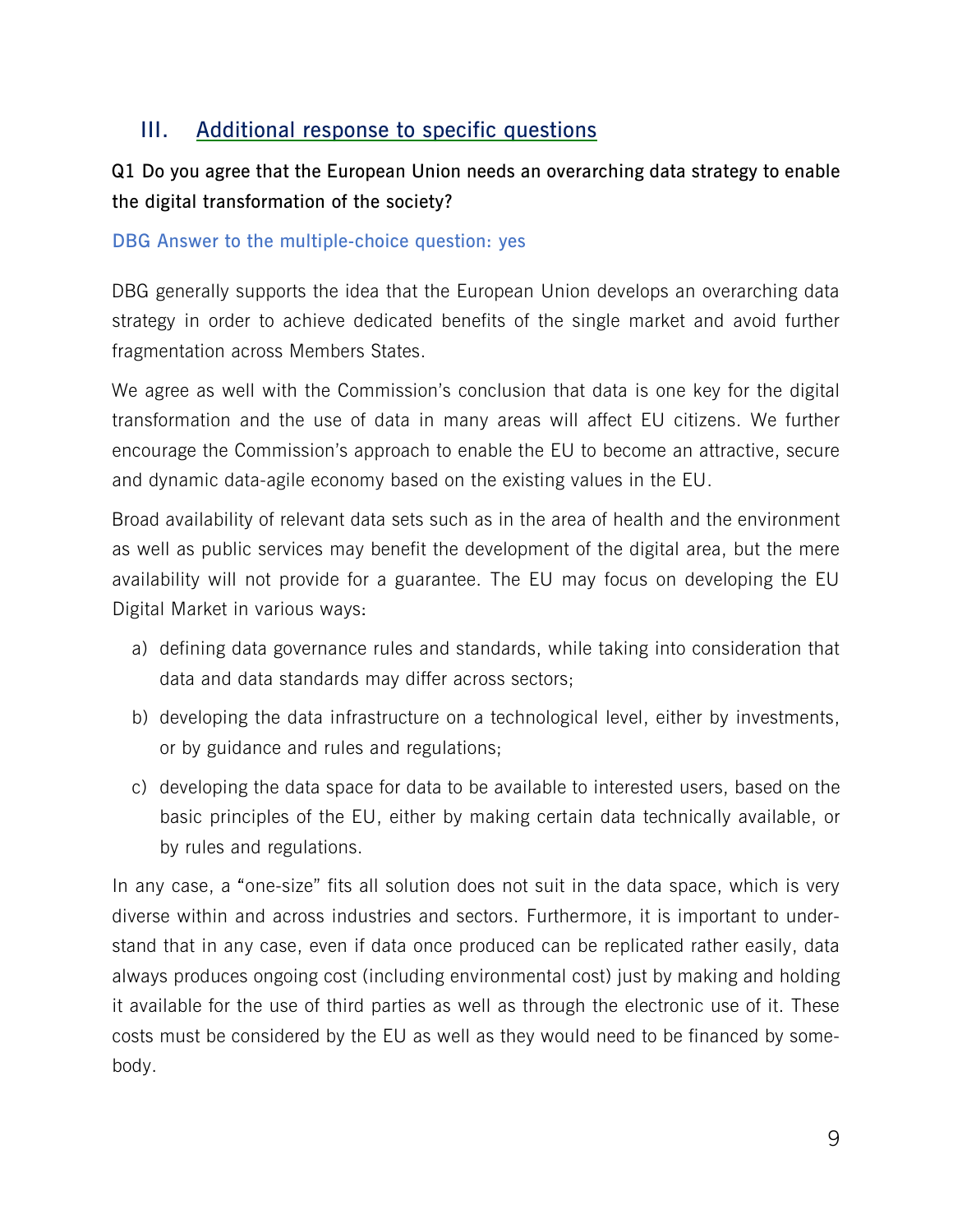In case of private companies being required to contribute to a data pool without being compensated, may as well weaken companies´ positions within the global economy as well to the detriment of the EU economy. DBG considers, that data access should be based on the principle of freedom of contract and thus on voluntary contributions. Existing data sets are of greatest benefit if companies cooperate voluntarily and cooperatively when using them. All regulatory measures need to be proportionate and a responsible handling of data needs to be ensured. Data or better content availability is important, but it usually goes hand in hand the way it is being made available and or consumed.

Greater standardization may support the EU´s digital agenda but it also contains risks such as enhanced cybersecurity risks in a system based on same standards, risks to personal data or risks to the business model of data driven businesses. It may as well include a higher emission footprint, unless efficiency gains outweigh the additional energy use for the provision of data. It needs to be seen if the higher emissions through additional energy consumption of a digital economy may mitigated by innovations emerging.

In this context, DBG considers it relevant that dedicated rules and regulations are in place to ensure the availability of data where appropriate, while promoting the use of data in line with the specialties of the different sectors in the EU.

GDPR is a very good example that an EU-unified ruleset with high standards increases legal certainty, even if the common understanding/interpretation/application on national/regional level could still be further aligned during time. These EU "data protection" rules are signaling customers around the world that high standards are applied within the EU.

Data quality is of significant importance and we would recommend that the focus would need to be on the provision of reliable and secure sets of data rather than cheap/free of charge data. In a study from IBM, IBM referred to a damage of USD 3,1 trillion Dollar on the US economy due to the use of low quality and unreliable data.

The reason bad data costs so much is that decision makers, managers, knowledge workers, data scientists and others must accommodate in their day to day work. Doing so is both time consuming and costly. This does not yet take into account ill-informed decisions on the basis of bad quality data. DBG considers it essential to ensure high quality data availability above and beyond cheap data.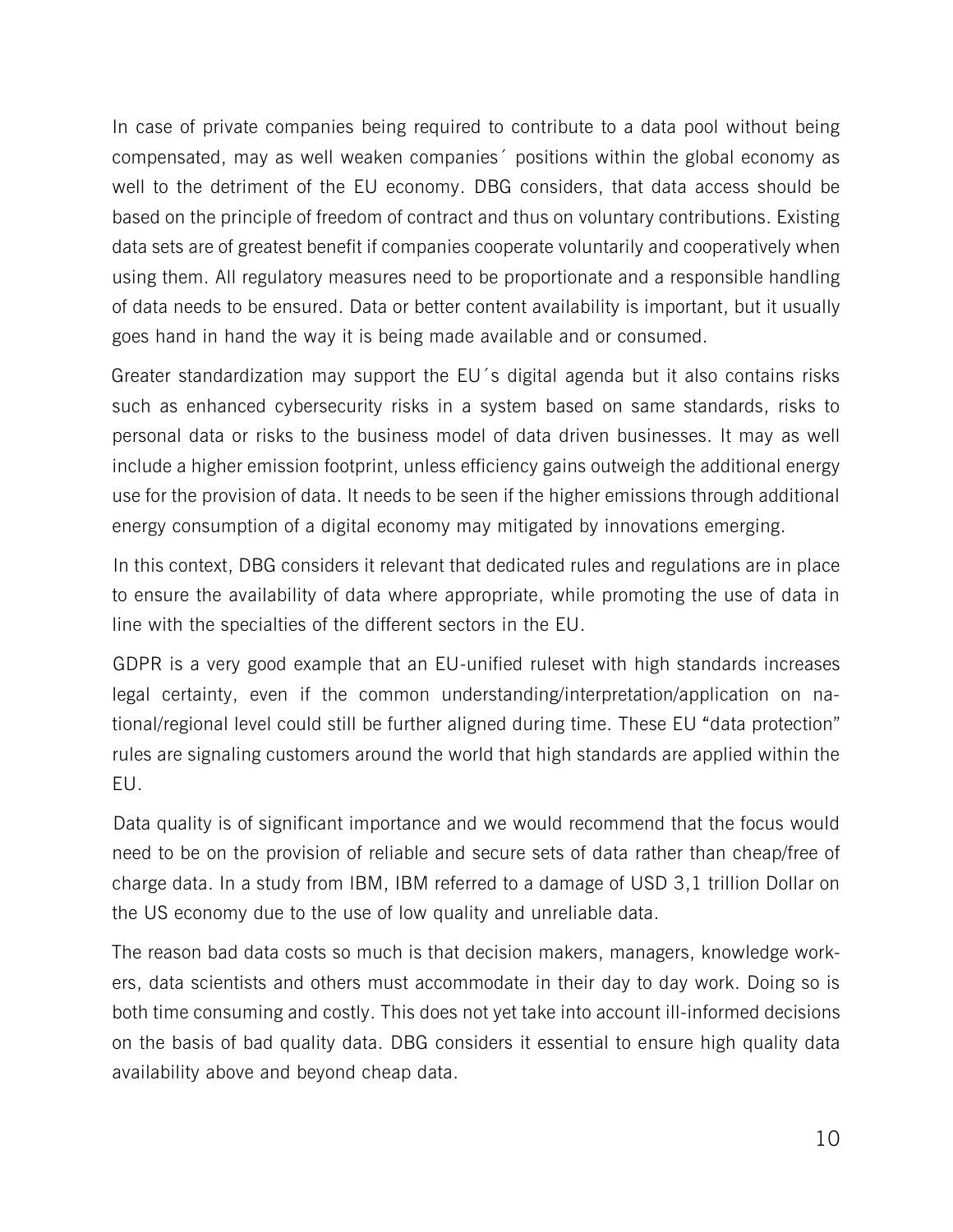Supporting free access to data on the cost of quality, may finally proof counterproductive. Therefore, due care has to be applied that the data available to users are reliable and trustworthy.

IT infrastructures as such may be seen as the railway of the  $21<sup>st</sup>$  century, enabling the transmission of data similar to the way rails enabled long way transport in the  $19<sup>th</sup>$  century and ongoing. We are therefore in favor of a harmonized approach to speed up the processes with the use of innovative technologies and not lagging behind with regard to innovation/applying new technologies.

As an example, in this regard: together with the regional government of the German state of Hesse and others, DBG develops a Financial Big Data Cluster (FBDC). Given that the financial sector is facing disruptive technological developments, with regard to data-based and also AI-driven business models. Big Data and AI play a crucial role in the development of new business models and changes in the value chain.

The FBDC initiative comprises the step-by-step establishment of a central, cloud-based data platform (e.g. in the form of a data warehouse, data lakes, data vaults or a combination of structures), which is optimized for the development of AI systems. The IT infrastructure for this cloud system requires a closed, secure data vault that fully and completely complies with legal and regulatory requirements. The focus of the step-by-step approach is on the integration of data of the financial sector.

Further, we see the need for developing a clear definition /glossary of "data" which could foster a common understanding in the industry and lead to efficiency gains. In our view, it is important as well to develop a classification of data which on a high /meta level could identify necessary information on its origin, sector, timely availability, etc. Details would need to be elaborated together with the industry. DBG stands ready for this purpose.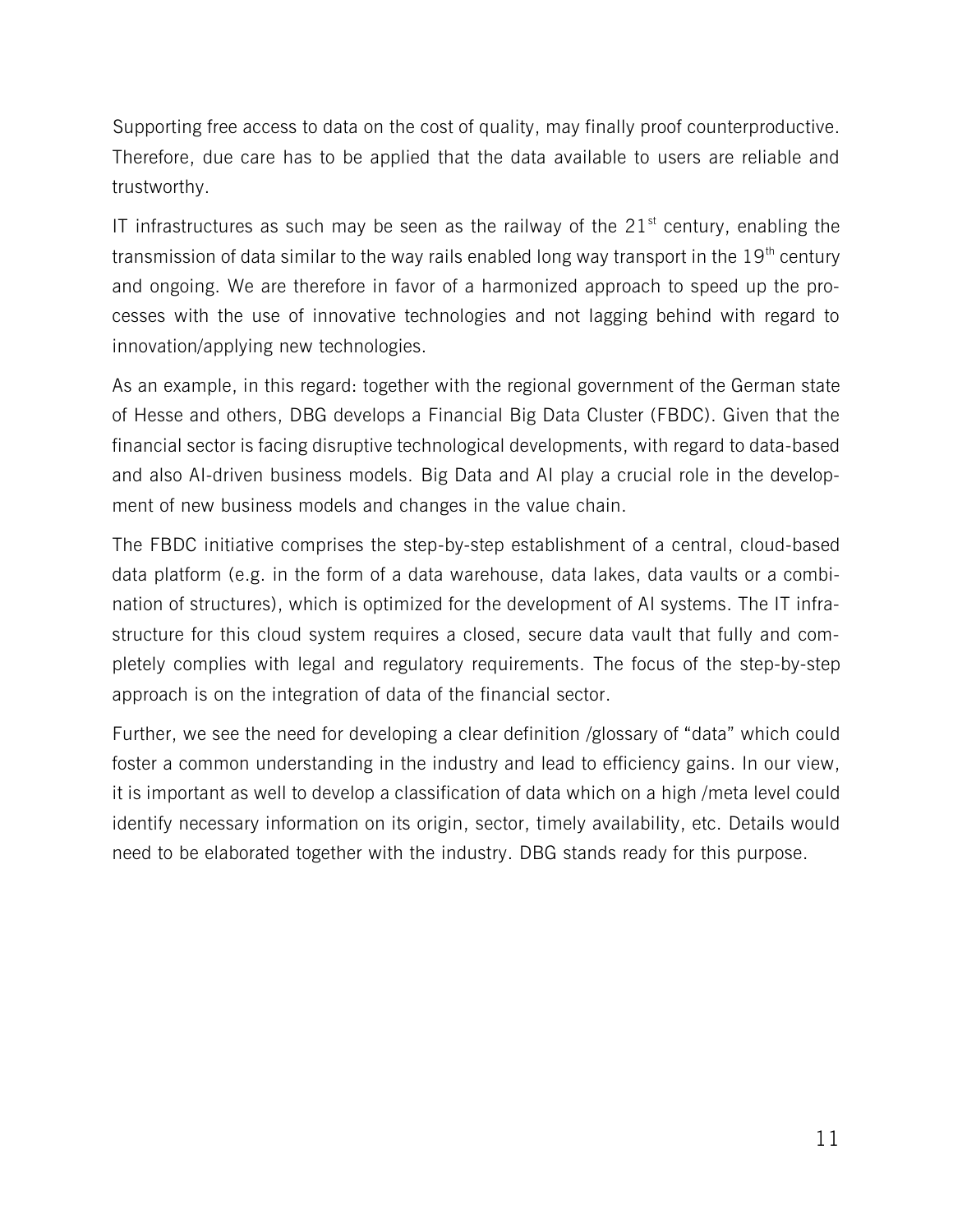**Q2 "More data should be available for the common good, for example for improving mobility, delivering personalised medicine, reducing energy consumption and making our society greener." To what extent do you agree with this statement?**

#### **DBG Answer to the multiple-choice question: Somewhat disagree**

DBG generally supports the idea of the European Commission to further foster the common good spirit in selected areas within the EU such as health, sustainability and civil service.

However, we need to point out as well that the creation, use, storage and maintenance of data especially of large data sets always comes at a cost, even in case of open data in the context of the Open Data Directive.

This is the same in the case of roads, public parks, police protection, clean air and clean water, as well as the system of property. In the end somebody has to pay the cost for making the data available and the maintenance thereof, often it is the taxpayer.

In this context we deem it important for regulators to keep in mind as well the rights of individuals, being it as regards personal data, but as well those of taxpayers or other parties, when it comes to the funding of a common good. It is important as well that the concept of common good is not overly expanded and misused by companies promoting it, for their own business interests, while the bill is being paid by the taxpayer or any other third party. To stay innovative, not all data could be defined as "common good" here a clear classification is needed to differentiate categories of data.

Furthermore, companies should be allowed to "upgrade" raw data and develop products/services on these data and ask for fees/charges otherwise these would send negative incentives towards data collection/standardization and product developments: i.e. "commercialization of data" should be allowed.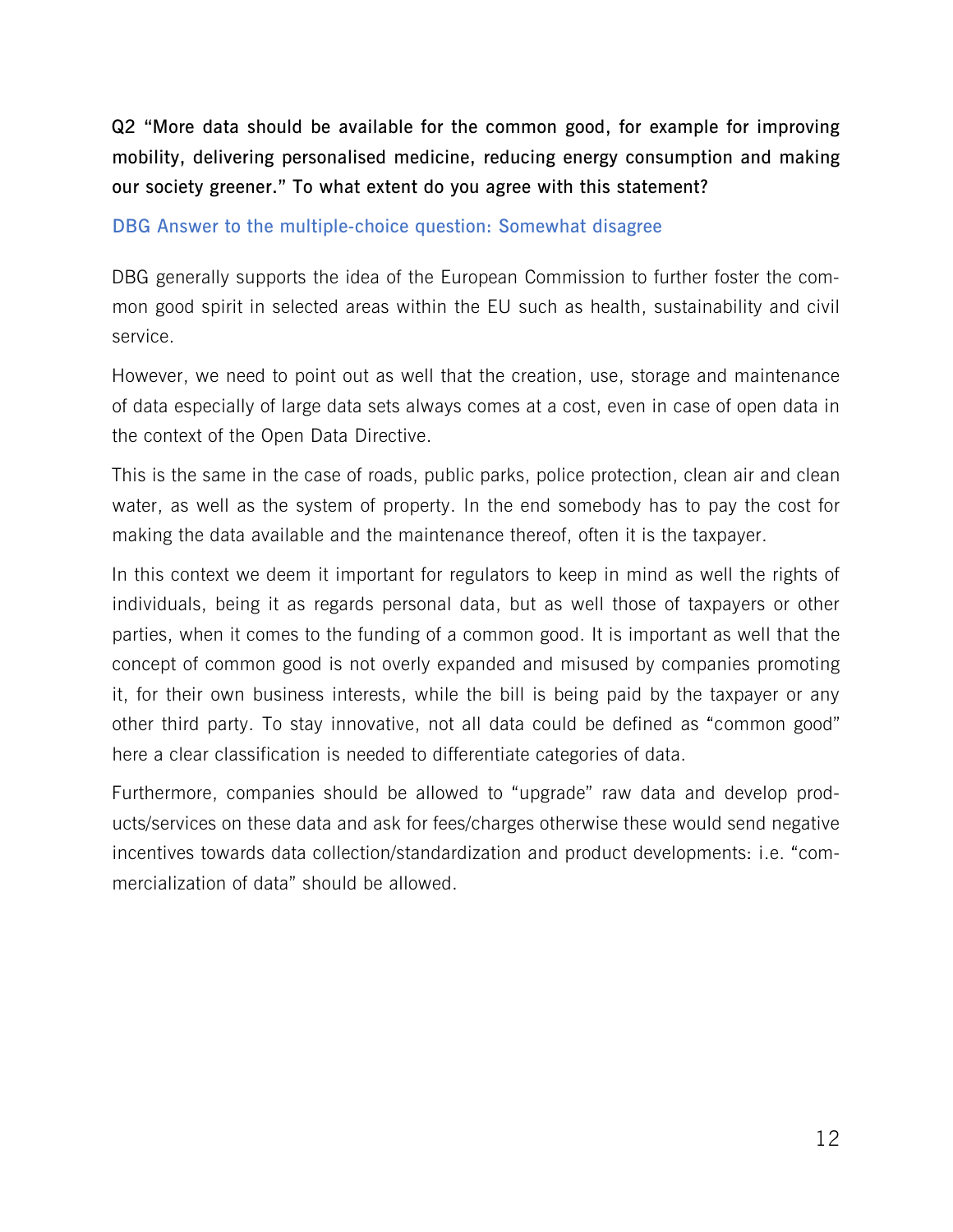**Q3 Do you think that it should be made easier for individuals to give access to existing data held about them, e.g. by online platform providers, car manufacturers, producers of wearables, voice assistants or smart home appliances, to new services providers of their choosing, in line with the GDPR?**

**DBG Answer to the multiple-choice question: No answer** 

DBG has no position, as we are in the B2B business and not dealing with individuals.

## **Q4 Which mechanism(s) do you think would help achieve this?**

**DBG Answer to the multiple-choice question: No answer** 

DBG has no position, as we are in the B2B business and not dealing with individuals.

## **Q5 If additional rights in law, please specify**

## **DBG Answer to the multiple-choice question: No answer**

DBG has no position, as we are in the B2B business and not dealing with individuals.

## **Q6 If other, please specify**

## **DBG Answer to the multiple-choice question: No answer**

DBG has no position, as we are in the B2B business and not dealing with individuals.

**Q7 Have you faced difficulties in recruiting data professionals (workers who collect, store, manage, analyse, interpret and visualise data as their primary or as a relevant part of their activity) during the last 2 years?**

## **DBG Answer to the multiple-choice question: No**

No difficulties so far, however when the technology is used in broader spectrum, then there might be a run on/scarcity of experts.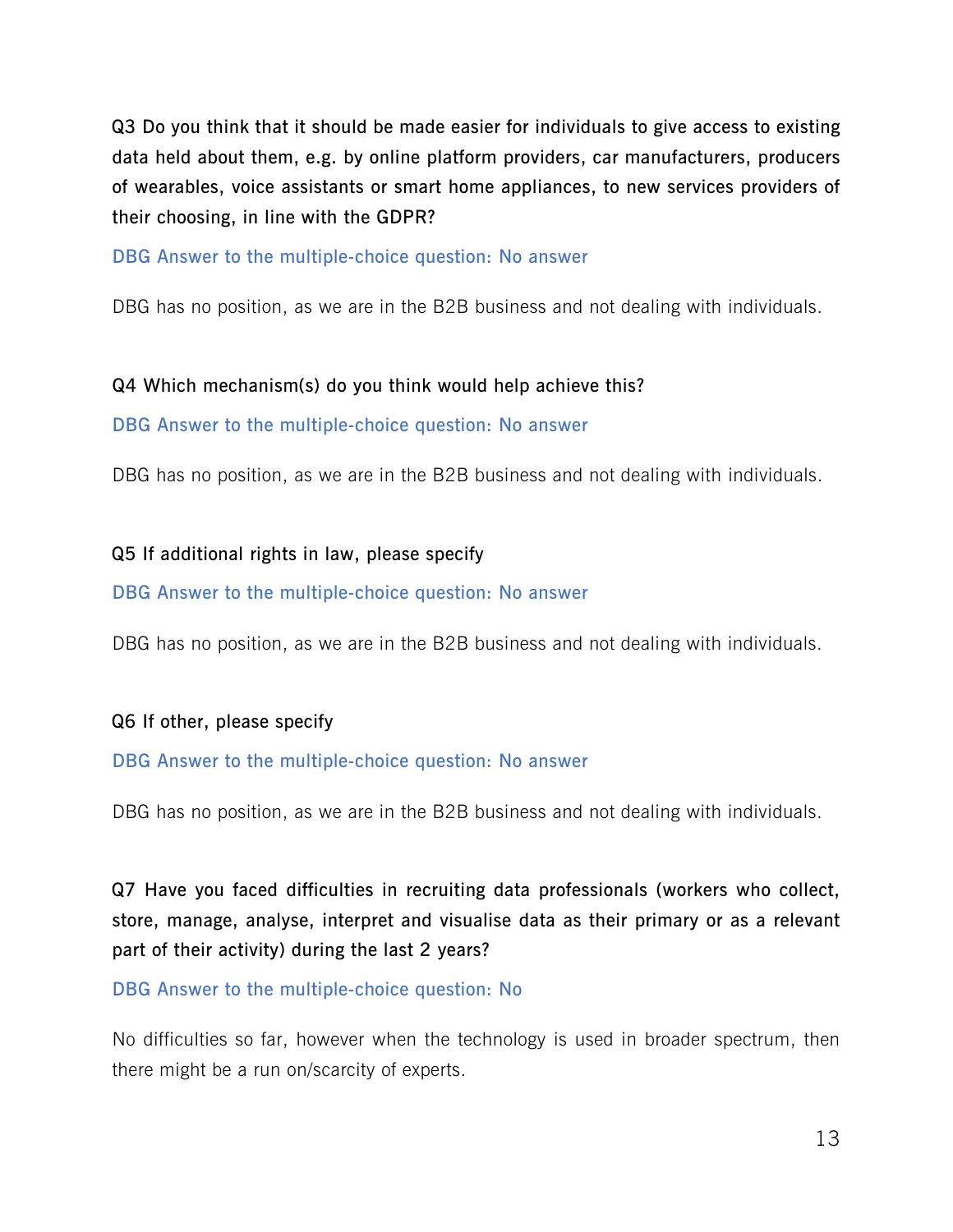**Q8 'General data literacy across the EU population is currently insufficient for everyone to benefit from data-driven innovation and to become more active agents in the data economy.' To what extent do you agree with this statement?**

### **DBG Answer to the multiple-choice question: Neutral**

DBG has no position on "data literacy". As a supporter of "financial literacy" we would support any educative measures in this new field.

## **Q9 Have you had difficulties in using data from other companies?**

#### **DBG Answer to the multiple-choice question: No**

DBG itself uses various data sources as well as data vendors to provide the data. In our day to day life we have not experienced any problems as regards access to necessary data. However, we are aware that data availability in terms of making data available to interested parties is still a problem in some areas.

The EU Commission itself states that the data sharing between companies has not taken off at sufficient scale due to a lack of economic incentives and the lack of trust that the data is used properly and fairly. In fact, companies will only invest in the creation, collection and analysis of data if they expect this investment to have an economic or competitive advantage. If such an advantage cannot be achieved or is at risk because e.g. created or collected data must be shared with competitors, the companies will stop or limit the investment or the generation of the data. No company would or can invest in the production of data if it then simply had to make the results of these efforts available to the public and as such to the competition free of charge. This would counteract the political strategy of the Commission to become the leader in the data economy.

As recommended by the EU Commission on page 5 the contribution of data to the public by private companies should be incentivized for example by applying license fees. Fees needs to be reasonable and shall be proportionate to the value which the data represents to the purchaser/user. The value of data depends primarily on its usefulness for a business, or user or on the possibility of gaining usable and affordable information from it.

When measuring the value of data, particular attention should be paid to whether the further processing of data creates significant added value for the customer. If considerable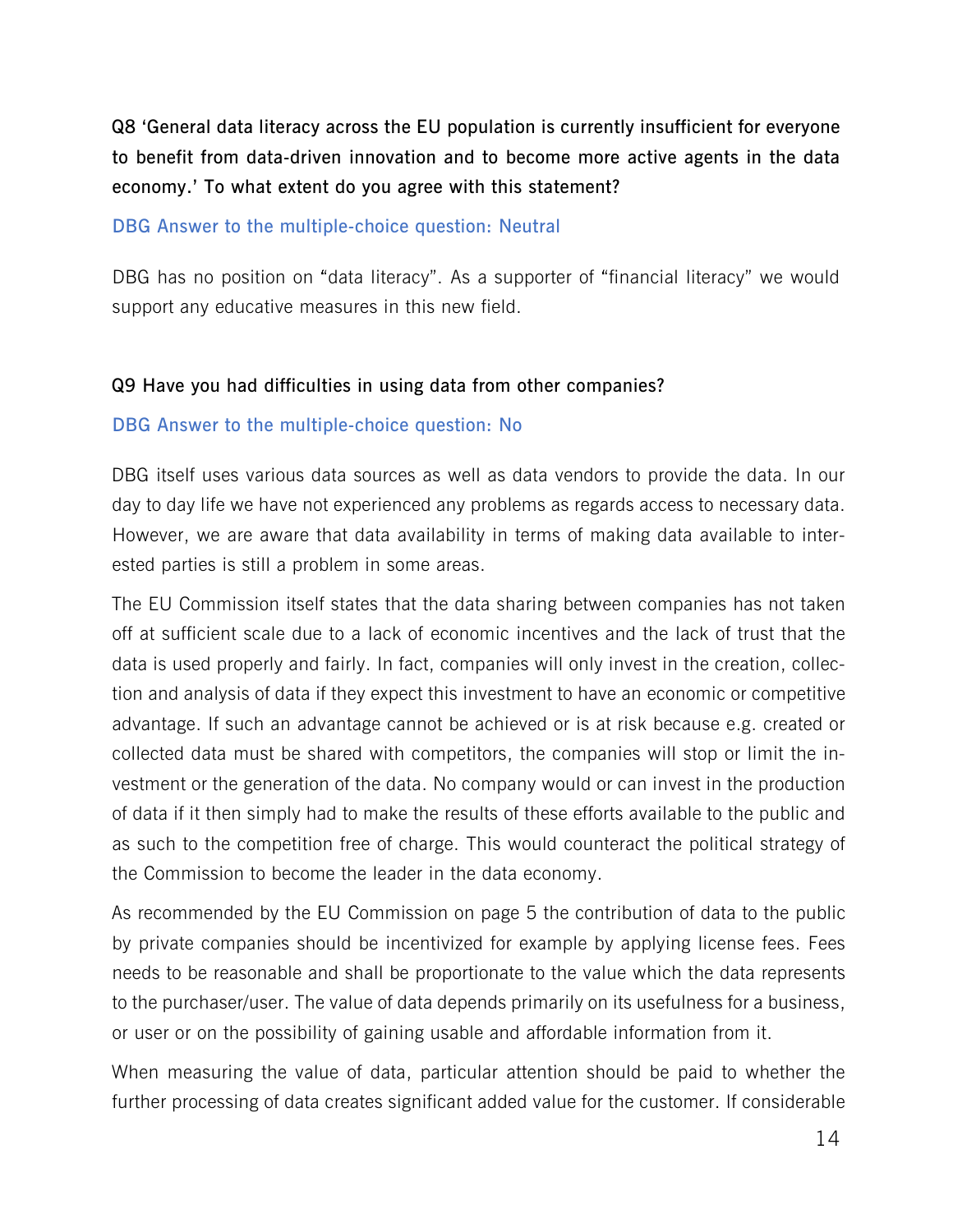commercial values can be achieved through the use of data, this can be taken into account in the price calculation for data. This approach has been established by the CJEU, as the price must be commensurate with the economic value of a service rendered (among other things CJEU, judgment of 14 February 1978, case 27/76 - United Brands).

We are of the opinion that an unconditional claim to data access or a corresponding obligation to grant data access should not be granted. The principle of freedom of contract ensures sufficient access to data. Data can be made available to any interested party under a license agreement which ensures companies that invested in the production and/ or collection of data not to expect economic disadvantage. This approach ensures a proportionate balance between making data accessible to the public while ensuring the rights of the companies that invested in the production of data.

Further difficulties with regard of the use of data could result due to restrictive rules/Regulations e.g. banking secrecy versus developing big data solutions to fight anti-moneylaundering. It is an open question on how to comply and develop further solutions in this context. A possible solution would be to develop criteria for the use of anonymized/pseudonymized data for greater analysis.

In general, AI needs per se more data and should be allowed to use data on an aggregated level. Therefore, it is important to find a careful balance between "data privacy" and use of data for public interests.

## **Q10 What was the nature of such difficulties?**

## **DBG Answer to the multiple-choice question: Other**

DBG considers that data availability needs to be further incentivized: there are vast data pools across different private sectors within the EU, which could be carefully tapped for the digital agenda in close alignment with the industry. In this context DBG considers general data availability to interested parties to be the most important issue. This means that any interested party, including competitors, may be granted access to the data of a particular data source, unless there are good reasons to not share the data (e.g. trade secrets). It does not mean, though, that the data should be made available for free or being declared a common good by law. If that would be the case companies would stop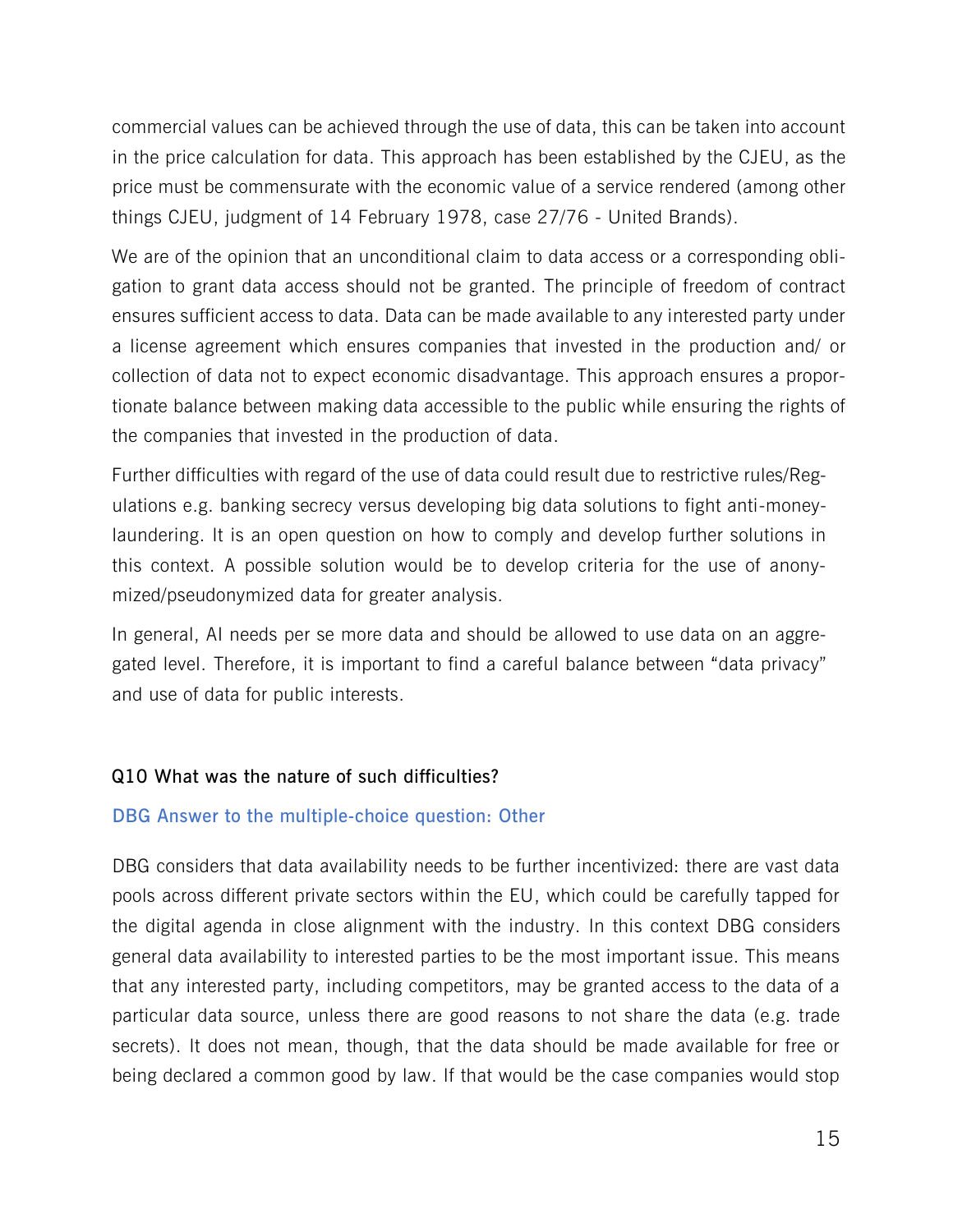investing into data production/generation which would be counterproductive with the digital agenda and the goal of the data strategy of the EU.

Diverse data license structures enable fair data sharing within the industry: as a means for an efficient data economy, it would be reasonable that data availability should be promoted further within the EU, but on a voluntary basis from the data producer. It is important that the freedom to run a business in the EU is further protected as well as the right of fair competition. The application of data license fees (which shall allow for discrimination between different customer groups) would ensure that data production continues to be incentivized while a broad use and availability of data within the EU would be ensured, while SMEs or special use cases could be supported this way.

The fee needs to be reasonable and shall be proportionate to the value which the data represents to the purchaser/user. The value of data depends primarily on its usefulness for a business model or on the possibility of gaining usable and affordable information from it. When measuring the value of data, particular attention should be paid to whether the further processing of data creates significant added value for the customer. If considerable commercial values can be achieved through the use of data, this can be taken into account in the price calculation for data. This approach has been established by the CJEU, as the price must be commensurate with the economic value of a service rendered (among other things CJEU, judgment of 14 February 1978, case 27/76 - United Brands).

Free float of data across the EU supported for non-critical data: DBG generally supports the free float of data across the EU, meaning that there should not be any local storage requirements on Member State level. As of now, some data has to be stored/contained physically in one-country (e.g. in paper form, due to historic reasons). Nonetheless, these rules should be thought through and /or re-designed carefully for the digital age. However, we do consider that there should be exemptions to the rule, e.g. as regards critical infrastructures such as electronic evidence for law enforcement or critical energy infrastructure.

Furthermore, in case of perceived prohibitive data fees, DG Competition would be well prepared to look into any shortcomings in a dedicated way.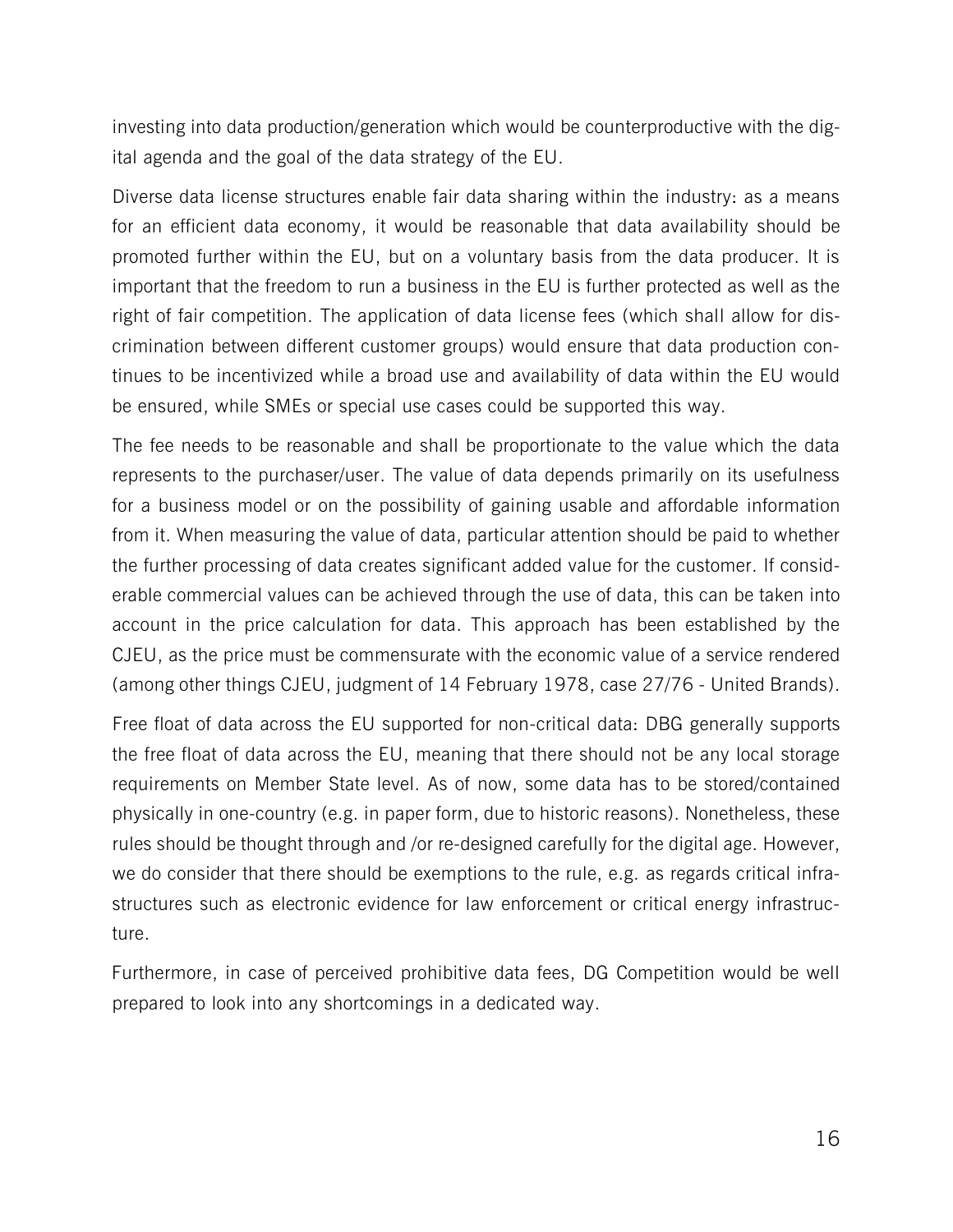**Q11 If other, please specify**

See above

**Q12 'It is currently challenging to define solutions on the allocation of the rights to use data coming from smart machines or devices that are fair for all parties concerned'. To what extent do you agree with this statement?**

## **DBG Answer to the multiple-choice question: don't know**

DBG tends to only partially agree with this statement, as in our view there are various legal concepts available in this context, be it the Database Directive, the Trade Secret Directive as well as contractual agreements between the parties. It should be noted as well, that rights usually correspond with duties and liabilities as well, which would need to be considered in this context as well.

Further, it has to be elaborated what defines a "smart machine". Is this only relevant in the context of "internet of things" or also for smart contracts?

**Q13 'The EU should make major investments in technologies and infrastructures that enhance data access and use, while giving individuals as well as public and private organisations full control over the data they generate.' To what extent do you agree with this statement?**

## **DBG Answer to the multiple-choice question: somewhat agree**

Agreement on investments – need to move fast (example FBDC), however "full control of data" needs to be defined carefully. Reference to GDPR helpful? Contributing companies should still "own" the data and have access

DBG supports EU data strategy to be built on EU values: DBG strongly agrees that the EU´s digital agenda should be promoted, facilitated and reflect the values of the EU and its Members States. In this context we tend to agree with the EC´s statement that control over data should be executed by those who produce /generate the data in line with current EU rules and regulations. This would – in our view - be in line with the freedom to run a business in the EU as well as fair competition. Therefore, the right incentivization should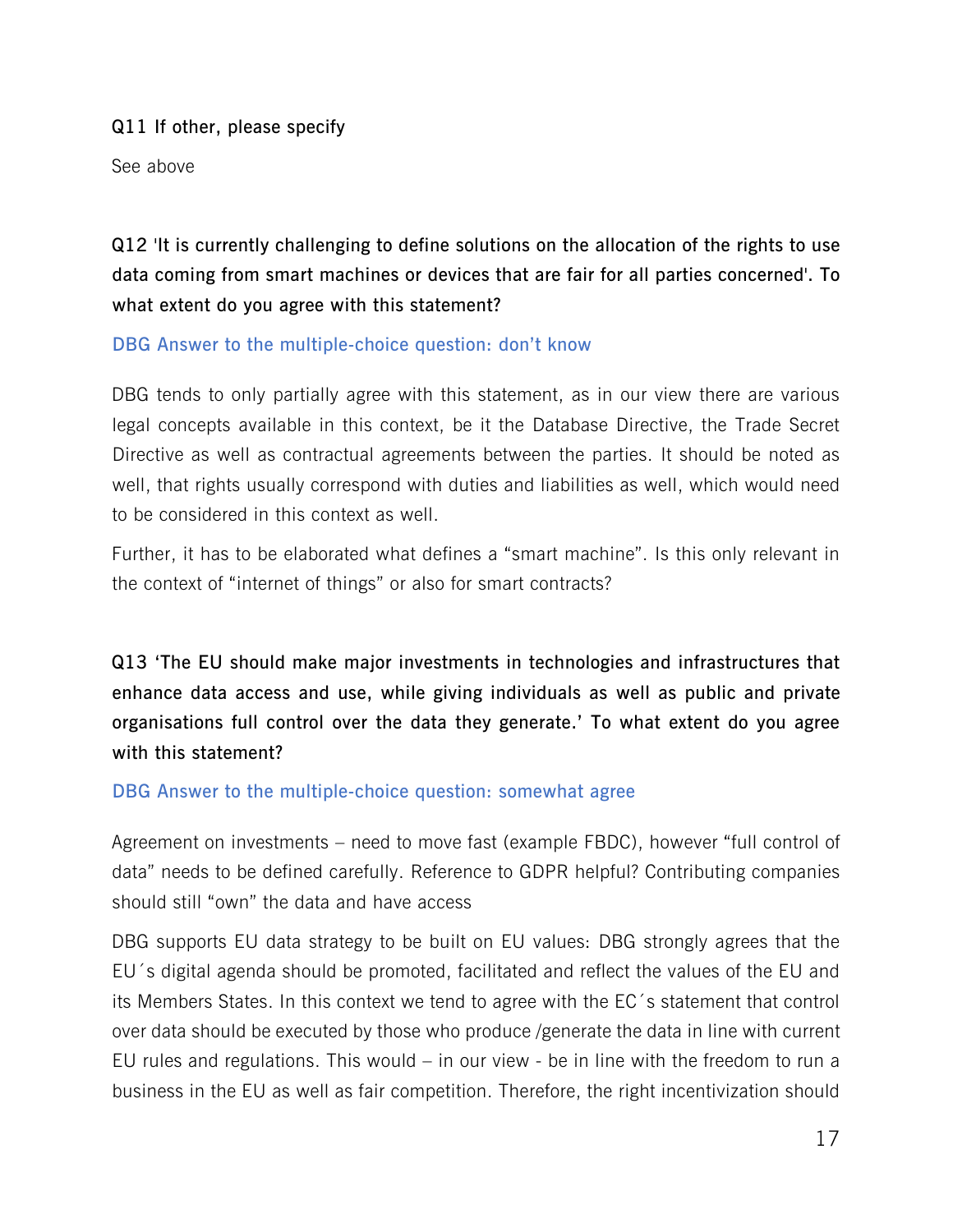be protected respectively implemented within the EU for encouraging investments in reliable data and the sharing of such data with any interested party at fair terms for both sides. At the same time DBG sees considerable opportunities in digitization of various work-streams within the government/community area.

EU Investments in the area of public domain are necessary. DBG would see significant value for EU Member States or the EU itself to invest into technologies supporting digitization and data sharing within and across EU Member States and communities, generating efficiencies and reduce current spending and debt on community /government level.

Benefits could be achieved as regards tax processing, renewal of passports, and other work on community level. In such cases GDPR would be one important legal basis, which would provide single persons with their right to their personal data, which is an important value within the EU. DBG supports the GDPR. In this context we would like to point out that the use of anonymized data, from an overall group of people could be beneficial to use for analysis in order to get a full view of an issue in question.

EU investments in the area of private businesses seem not necessary, but clear guidance would be helpful. DBG would consider it extremely helpful, if EU would provide for a reliable legal and regulatory setting, fair for all affected parties to collaborate in the evolution of the digital economy in the EU.

In case the EU would consider it helpful to invest into technologies and infrastructures, we would consider that only key sectors should be considered which would allow the EU to better collaborate on specific areas, such as crime prevention, health care or civil services to name a few.

The EU might like to support as well special areas which indeed would support the common good principles, such as sustainability and in the same context of the non-financial reporting directive (NFRD). NFRD data will be of essence in the context of sustainable indices and investments in sustainable companies. It would be helpful if NFRD's would be made available in machine readable format for easy use of any interested party. EU regulators may even play an important role in this case. However, DBG considers that once the rules and regulations are clear and applied (e.g. machine readability for NFD), private business companies will be able to provide for appropriate and efficient solutions.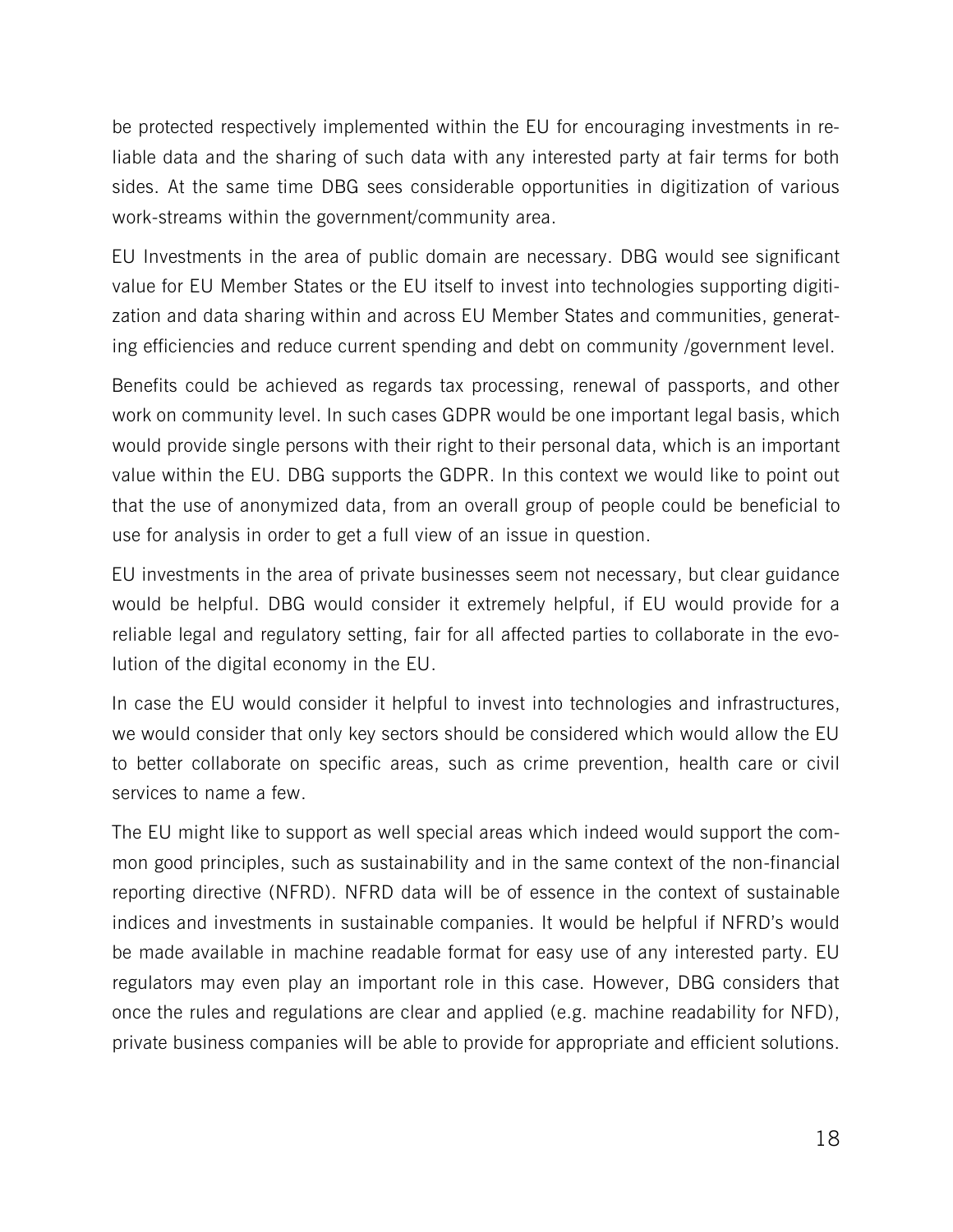**Q14 'The development of common European data spaces should be supported by the EU in strategic industry sectors and domains of public interest (industry /manufacturing, Green Deal, mobility, health, finance, energy, agriculture, public administration, skills).' To what extent do you agree with this statement?**

#### **DBG Answer to the multiple-choice question: somewhat agree**

We see the political interest, however one "single common EU data space" would not lead to innovation; a competitive approach would be preferable. One harmonized approach across different industry sectors might be too complex as well. We would prefer to start with "meaningful content clusters" within sectors and develop standards for those data, as this leaves sufficient flexibility to evolve.

Therefore, DBG somewhat agrees with the statement, as we would see value in the space of sustainability and EU business administration, but as well as regards health and healthcare.

DBG cautions, however, against a mandatory public data space within the private sector, without the consent of the respective data provider. The values of the EU are based as well on the freedom to conduct a business, and various companies focus their business on data generation and licensing. These EU values should continue to be respected as well under the EU Data Strategy.

We are, furthermore, of the opinion that an unconditional claim to data access or a corresponding obligation to grant data access should not be granted. The principle of freedom of contract ensures sufficient access to data. Data can be made available to any interested party under a license agreement which ensures companies that invested in the production and/ or collection of data not to expect economic disadvantage.

This approach ensures a proportionate balance between making data accessible to the public while ensuring the rights of the companies that invested in the production of data. In the context of the above made comments on maintenance cost, we would furthermore question the logic behind "free" data spaces within the financial industry, finally being funded by the taxpayer.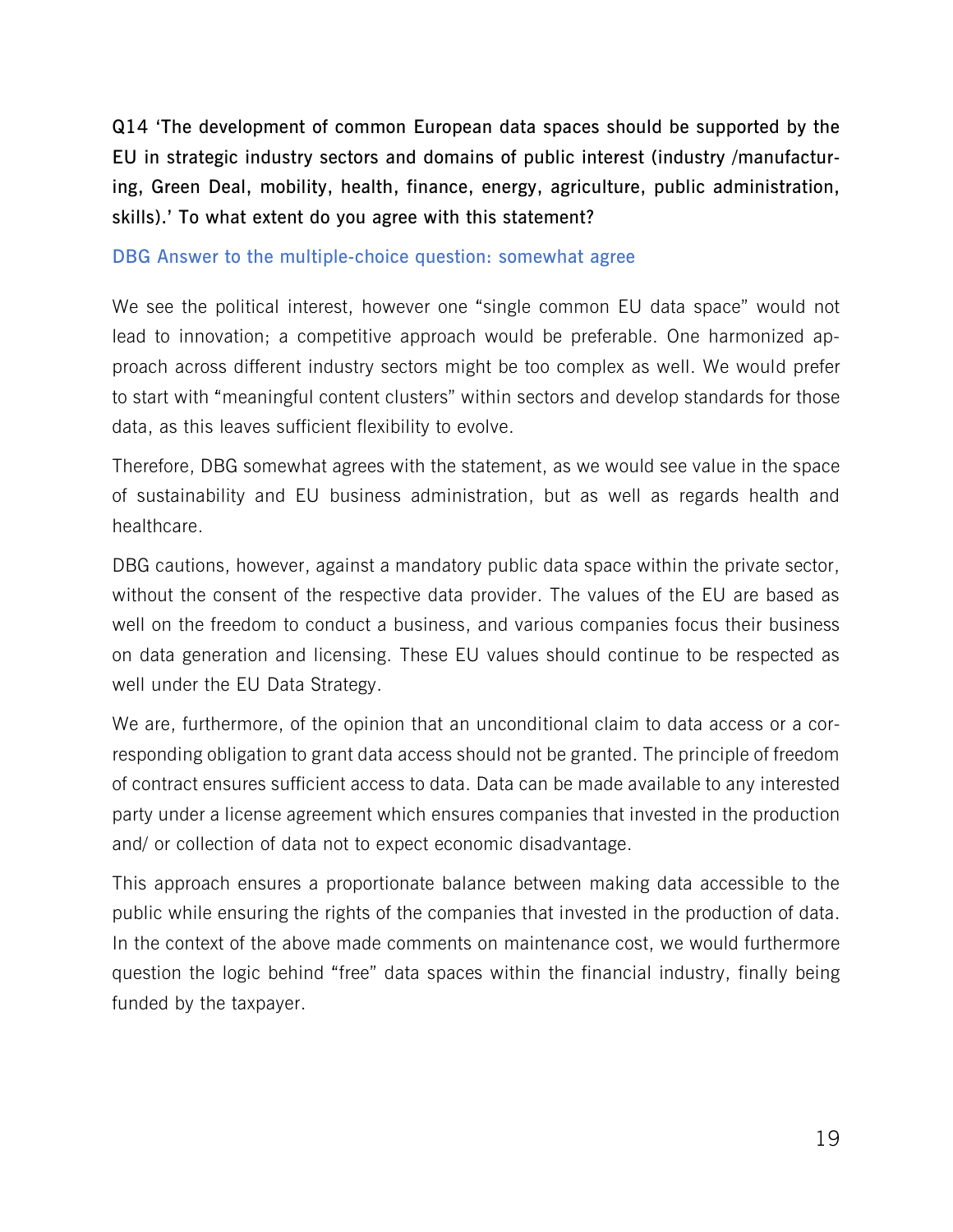## **Q15 Are there general comments you would like to make about the data strategy?**

The data strategy should encompass overarching EU data governance, including general rules and regulations fit for purpose on sectoral level, while being interoperable within an EU framework. E.g. NFD's should be machine readable, in line in specific ISO requirements, and available within potential future EU cloud solutions.

We would like to highlight again the need for a sectoral or even sub-sectoral approach as a starting, as this mitigates the risk to create large infrastructures investments and data pools, which may not be used by companies. Further there should be areas identified and data spaces piloted where the demand for data sharing is already high /useful (e.g. health, sustainability, government administration, non-financial data as well as fraud protection and KYC).

As lined out above we consider the existing values and rules within the EU as being the basis for the EU economy and worthwhile to be protected.

## **Q16 'Data governance mechanisms are needed to capture the enormous potential of data in particular for cross-sector data use.' To what extent do you agree with this statement?**

## **DBG Answer to the multiple-choice question: strongly disagree**

From our point of view, starting with cross-sectoral data governance might be too complex. It would be more beneficial to start with reasonable sized and coherent clusters (e.g. health or environmental cluster).

A one size fits all approach might not be the right way forward as different standards might already apply within bespoke sectors and changing them may lead to unintended cost and consequences amidst a highly uncertain future. Indeed, one of the most advanced data spaces as far as we are aware are the data space of health/pharmaceuticals.

Careful top-down approach with voluntary data governance guidelines: With regard to horizontal data governance mechanisms across sectors, DBG suggests starting with a step-by-step approach and with voluntary data governance mechanisms. General principles of data governance could provide for an overarching set of predominantly voluntary rules, which might facilitate harmonization between industry sectors. However, there are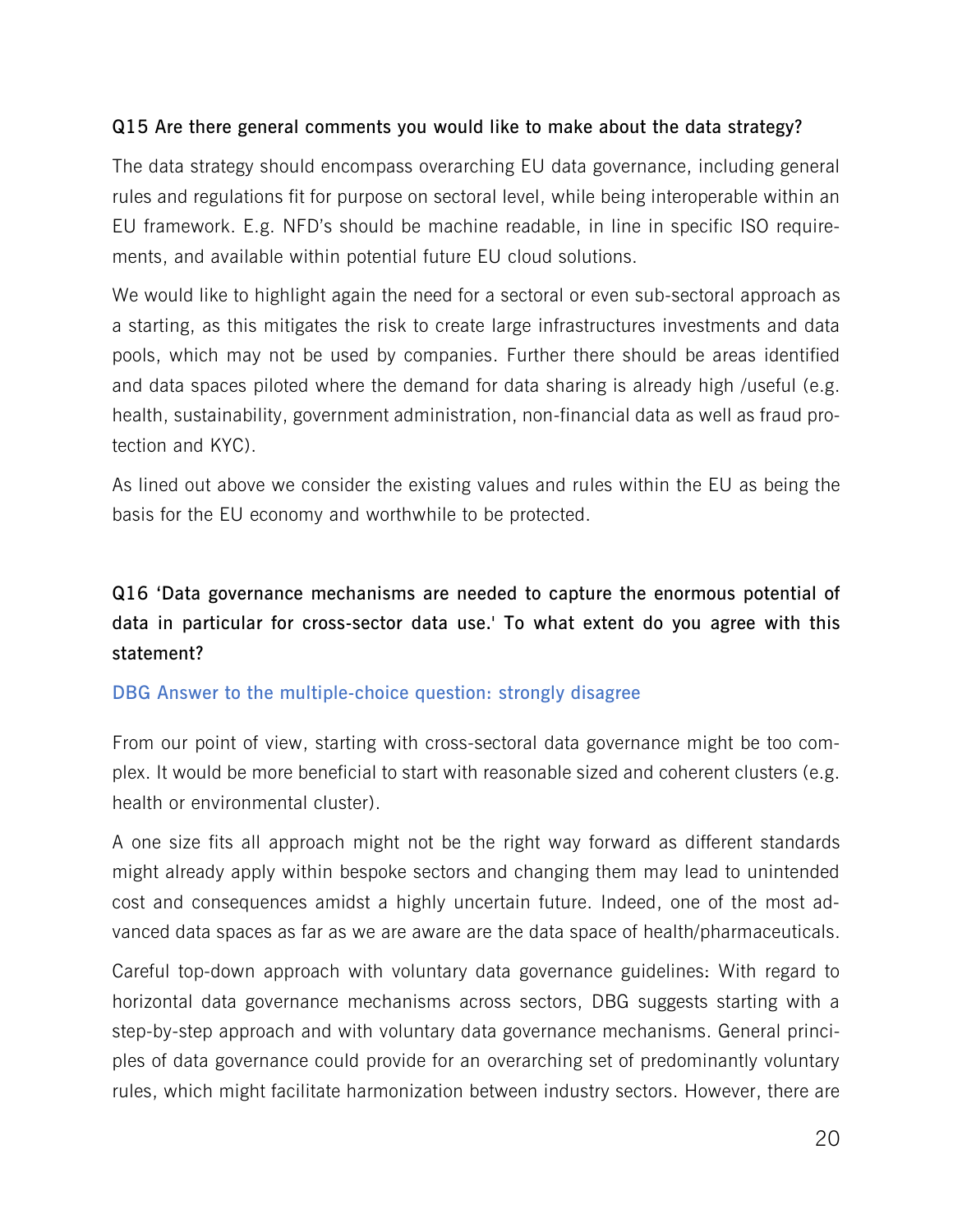significant differences as regards data, data standards and rules across industry sectors, which require a more customized approach on data per sector.

Standardised data: Interoperability issues may impede the combination of data from different sources within sectors, and even more so between sectors, which may be dependent on different standards already. A particular issue is the absence of a consistent description of the data, including information on how it has been gathered. This can impact on data discoverability and on the capacity to evaluate data quality. Another issue is the differences between data models used for similar or identical information assets. This constitutes a barrier for re-users, both commercial and from academia. Standardisation is one of the means to respond to these challenges.

Furthermore, data should ideally be provided in a structured and machine-readable format in order to gather and process data from different sources in a coherent manner.

## **Q17 'The re-use of data in the economy and society would benefit greatly from standardisation to improve interoperability.' To what extent do you agree with this statement?**

## **DBG Answer to the multiple-choice question: somewhat agree**

From our point, we would agree, given that the (business-related) data is contained in the meaningful clusters mentioned above. Also, it is important that, as some data sets have a commercial value and function at a certain time, not all data should be available immediately/real-time for free in a common data pool for re-use purposes. Otherwise, companies are less likely to invest in the production of data. A possible solution would be a "timestamp" for data-sets, so that "historical" business data sets are available after a certain time for re-use by other companies. Further, exceptions for important societal tasks should be made (e.g. to support COVID-19-research).

Furthermore, as the current economy is set on different standards across the industry used within the industry. Any changes to established standards would have major impact, not only on the data sources, but as well to the overall ecosystem around the data source, e.g. the industry sector it total. Therefore those changes have to be though through carefully and implemented in a step-by-step approach.

Also, please define "re-use" more specifically and under which conditions.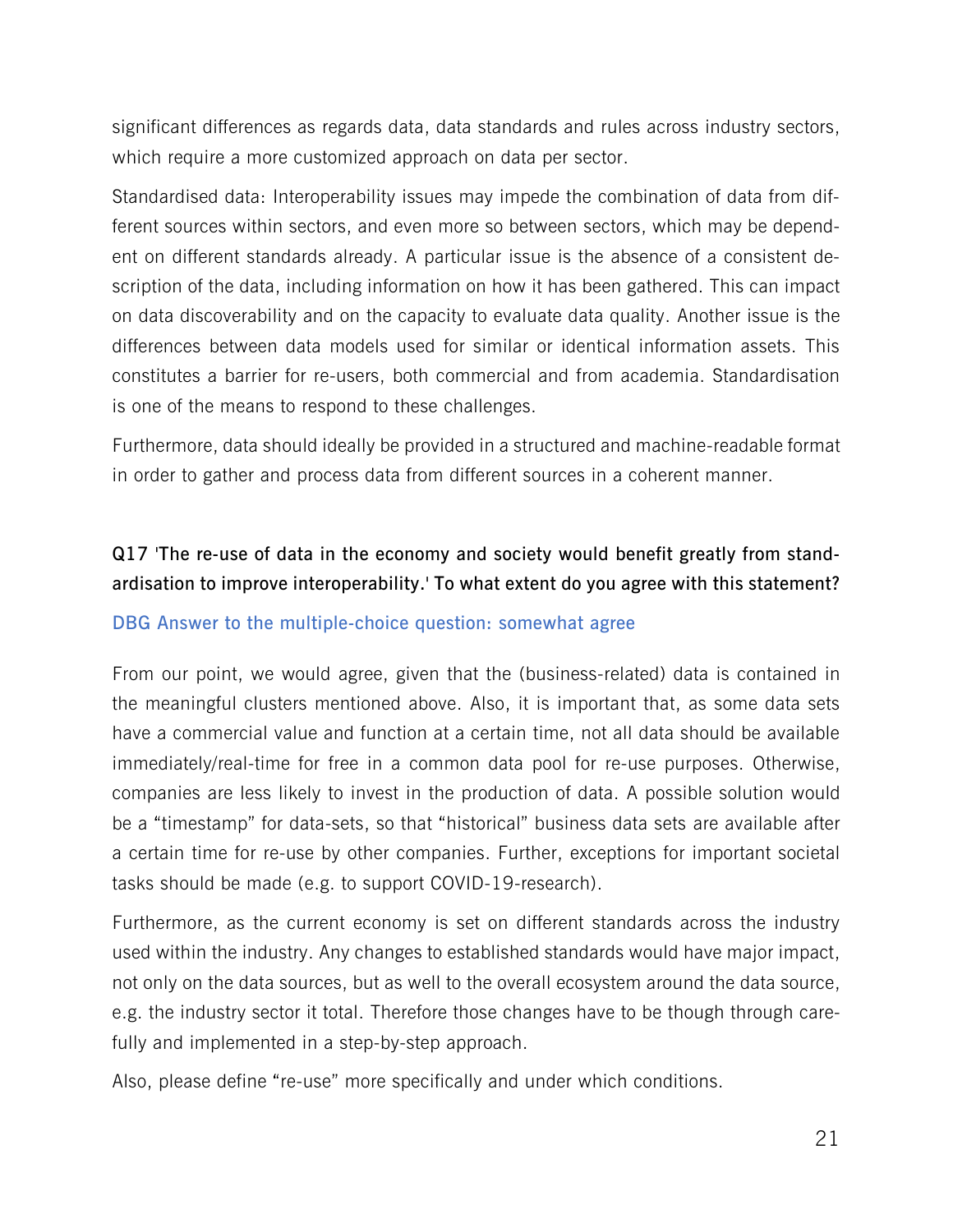**Q18 'Future standardisation activities need to better address the use of data across sectors of the economy or domains of society.' To what extent do you agree with this statement?**

**DBG Answer to the multiple-choice question: neutral.**

On the one-hand, we generally support standardization, ideally with market-led initiatives, but as we would prefer reasonable industry clusters, we are skeptical towards crosssector standardization.

#### **Q20 If other, please specify**

**DBG Answer to the multiple-choice question: metadata schema + metadata variables + common data models + application programming interfaces (APIs)**

DBG supports the application of data standards, which may vary per sector (e.g. financial markets: ISIN, ISO, MMT). Flexibility is of significant importance in the context of innovation as well.

#### **Q21 What role should EU or national government bodies take in standardisation?**

**DBG Answer to the multiple-choice question: Take an active role in the prioritization and coordination of standardization needs, creation and updates**

We would prefer standard setting by industry bodies (e.g. [CENELEC\)](https://www.cencenelec.eu/Pages/default.aspx) who know the details and work on common standards on a voluntary basis.

**Q23 'Public authorities should do more to make available a broader range of sensitive data for R&I purposes for the public interest, in full respect of data protection rights.' To what extent do you agree with this statement?**

#### **DBG Answer to the multiple-choice question: somewhat agree**

We agree, but only for data which is already generated by public authorities.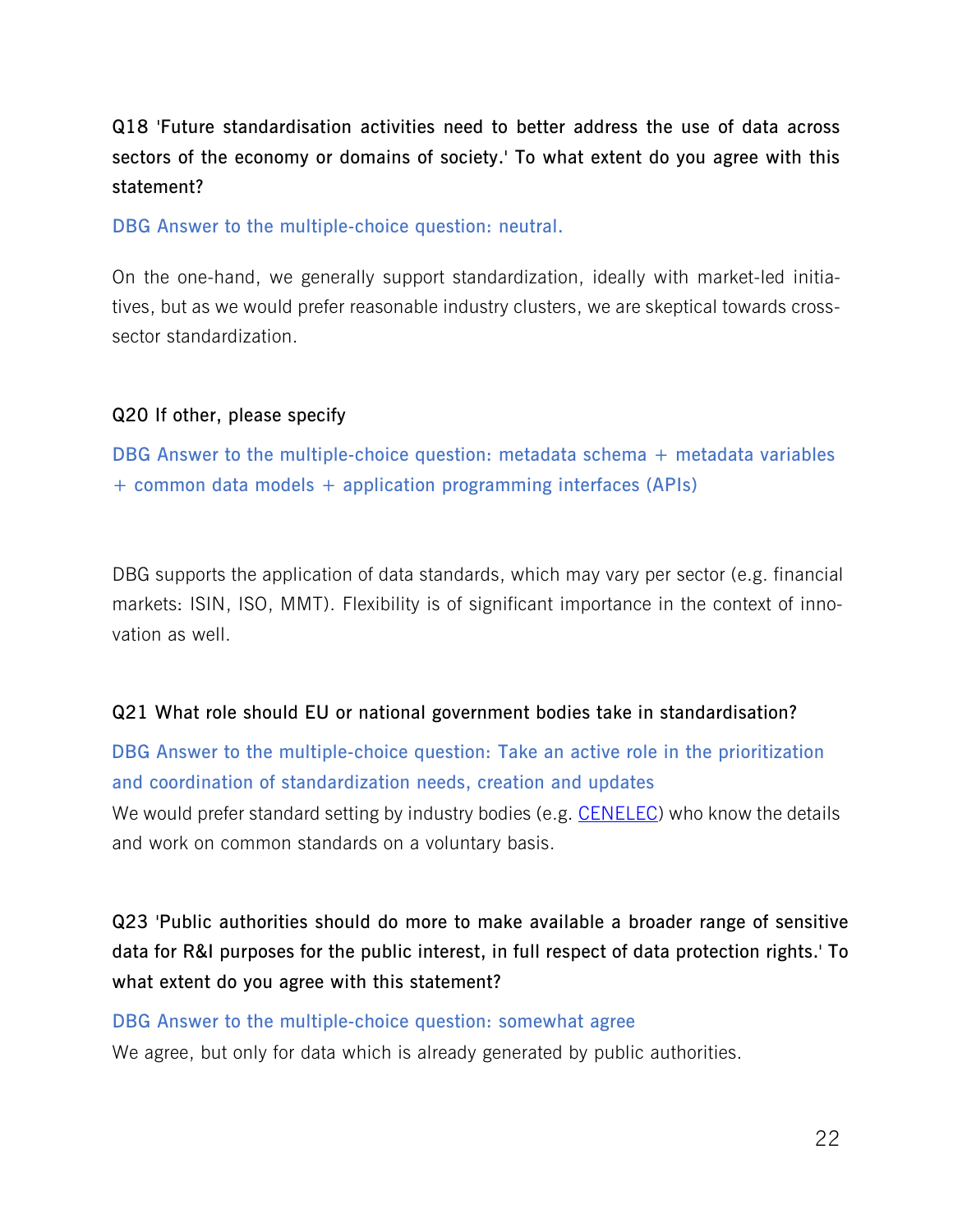## **Q24 Which of the following should public authorities do to facilitate data re-use:**

**DBG Answer to the multiple-choice question: Be able to provide anonymisation of specific data for concrete use-cases + Offer the possibility to process data within a secure environment it makes available, so that the user does not need to obtain a copy of the data**

We agree, but only for data which is already generated by public authorities.

## **Q34 'Such intermediaries are useful enablers of the data economy.' To what extent do you agree with this statement?**

**DBG Answer to the multiple-choice question: somewhat agree**

**Q35 'The establishment of a list of high-value datasets, to be made available free of 'The establishment of a list of high-value datasets, to be made available free of charge, without restrictions and via APIs, is a good way to ensure that public sector data has a positive impact on the EU's economy and society.' To what extent do you agree with this statement?** 

## **DBG Answers to the multiple-choice question: Neutral**

DBG generally supports the EU´s Digital Agenda, including an underlying data strategy. In this context we would like to highlight that any data availability requires ongoing investments and as such funding not only on the data provision, but as well on the data storage, maintenance and access. On top inquiries by data users need to be covered, which will require the funding of the respective support.

As it may be unclear if and if so, which data may be of general use, we would like to suggest the application of demand driven pilots upfront, which may contain some data samples for the respective public space. Only in case there would be sufficient and comprehensive ongoing demand, the public sector providing the data would need to invest accordingly. Funding of the investment may be generated from those using the data, rather than by the taxpayer only in our view.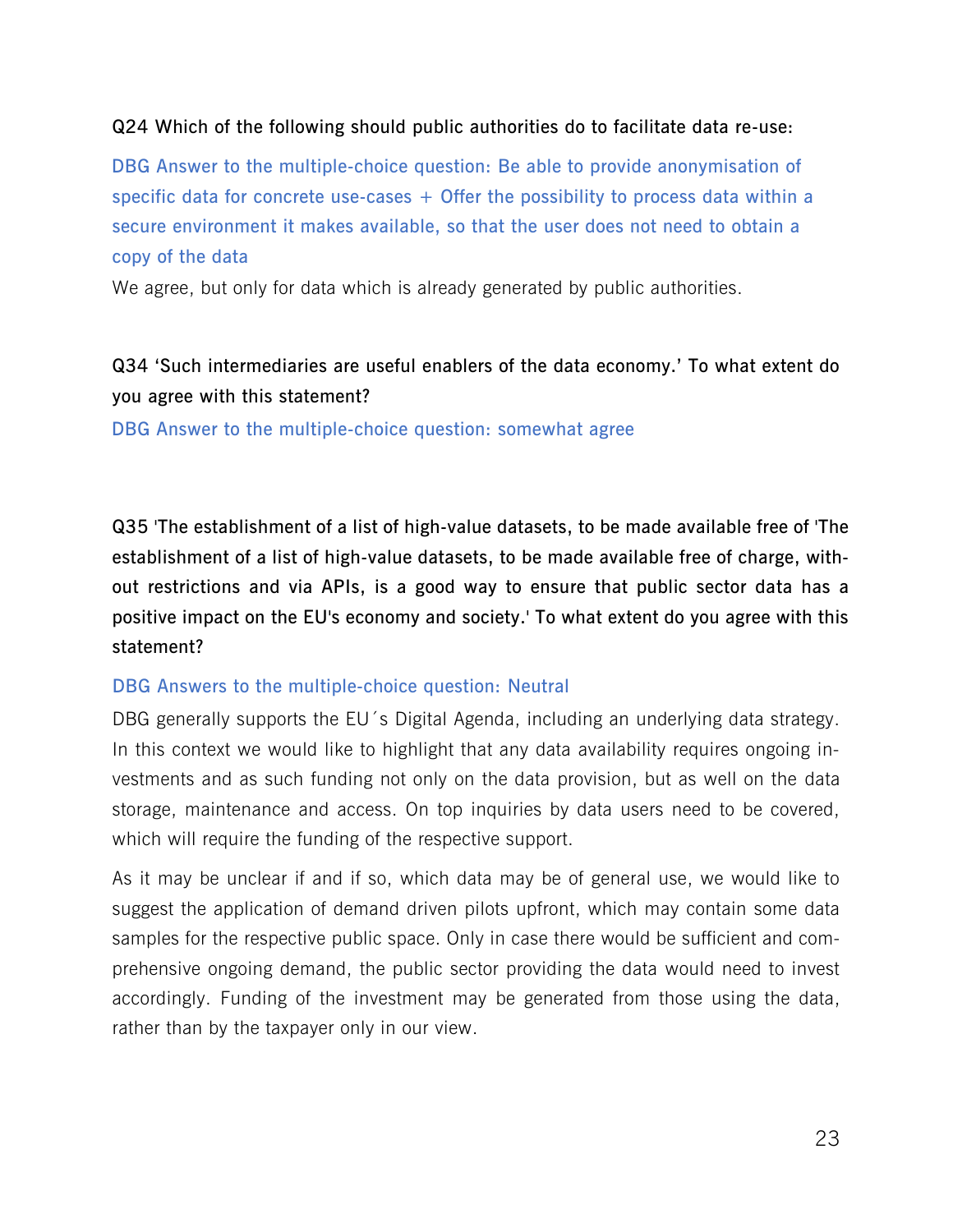**Q36 Apart from the potential to generate socio-economic benefits, please indicate the relevance of the following additional factors to be taken into account when selecting datasets for the future list of high value datasets:**

**DBG Answers to the multiple-choice question: neutral, I don't know, relevant, relevant**

#### **Q37 If other factors: please specify**

Given that it would be very complex to create a "one-size fits all" approach for all "industry"-sectors, a diverse approach based on interoperability of datasets could be necessary. Different use-cases may need different data-formats. In case high value data sets would be for free, who would carry the costs? Who would be responsible to carry out the maintenance upgrade /unification of the data for the benefit of other users?

**Q38 Under the Open Data Directive, specific high-value datasets will have to be available free of charge, in a machine-readable format, provided via APIs and, where relevant, provided as a bulk download. Please indicate the relevance of each of the other arrangements indicated below to improve the re-usability of specific high-value datasets.**

**DBG Answers to the multiple-choice question: very relevant, relevant, neutral, relevant**

#### **Q39 If other arrangements, please specify:**

DBG would be cautions against a mandatory transfer of private companies' data into a public data space, without the consent of the respective data provider. The values of the EU are based as well on the freedom to conduct a business, and various companies focus their business on data generation and licensing. These EU values should continue to be respected as well under the EU Data Strategy.

We are, furthermore, of the opinion that an unconditional claim to data access or a corresponding obligation to grant data access should not be granted. The principle of freedom of contract ensures sufficient access to data. Data can be made available to any interested party under a license agreement which ensures companies that invested in the production and/ or collection of data not to expect economic disadvantage. This approach ensures a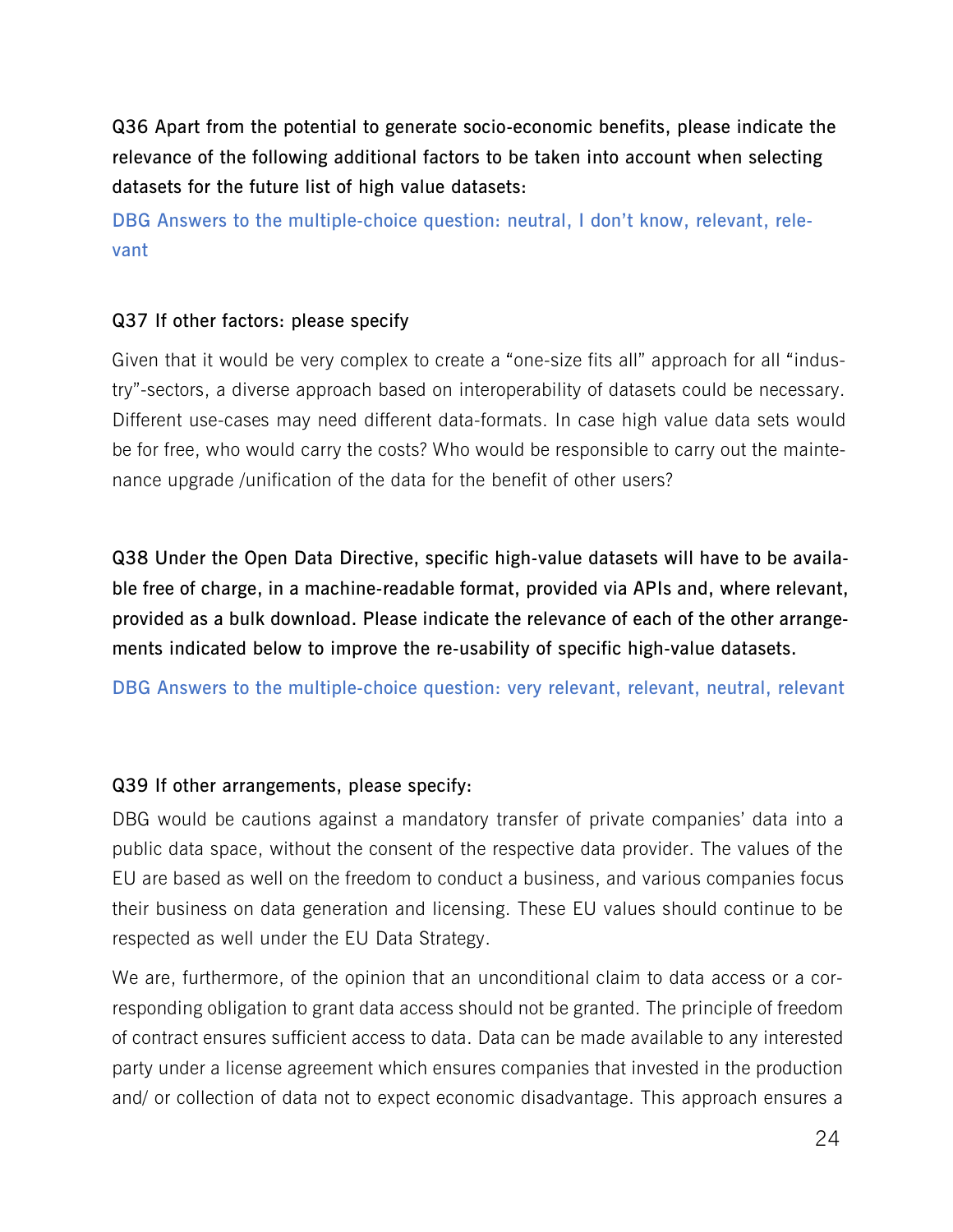proportionate balance between making data accessible to the public while ensuring the rights of the companies that invested in the production of data.

In the context of the above made comments on maintenance cost, we would furthermore question the logic behind free data spaces within the financial industry, finally being funded by the taxpayer.

## **Q40 Please specify which specific technical arrangements for dissemination:**

Technical arrangements may differ with the nature of the data as well as the respective use cases.

**Q41 EU programmes may provide funding to enhance the availability and re-use of high value datasets across Europe. For each of the following activities, please indicate how relevant it is to support them.**

**DBG Answers to the multiple-choice question: Very relevant, very relevant, very relevant** 

## **Q44 Does your organisation use and/or provide cloud or edge services?**

**DBG Answers to the multiple-choice question: Yes, my organisation uses cloud or edge services**

## **Q45 Does your organisation use:**

**DBG Answers to the multiple-choice question: Cloud** 

## **Q47 Please explain why you do not use cloud, edge or neither of the two:**

We do not use edge technology so far, as our business applications are performed out of data centers. Further, our focus is on business-to-business activities, which do not require (hand-held) devices relevant for IoT.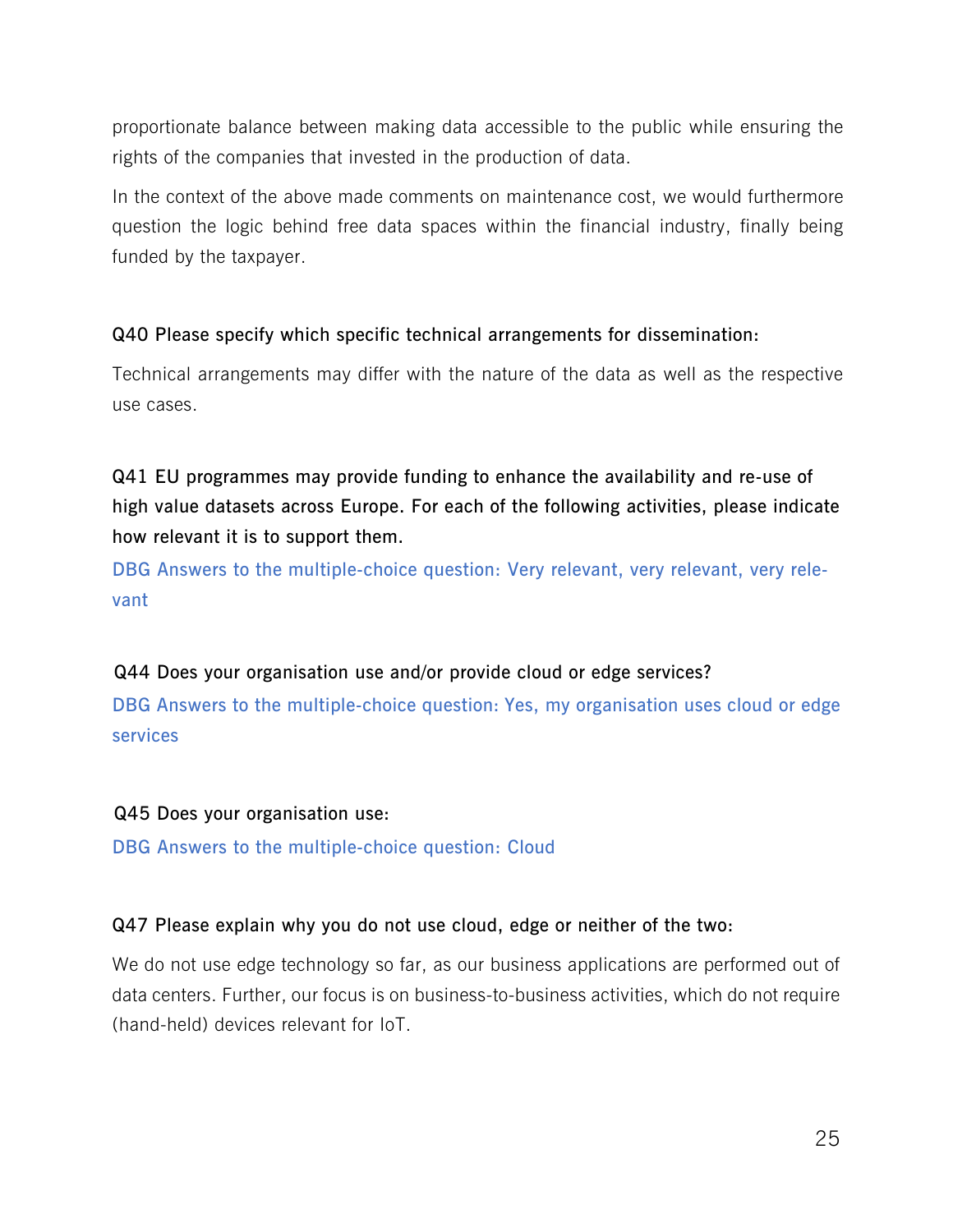**Q48 Do you believe the cloud market currently offers the technological solutions that you need to grow and innovate your business?**

**DBG Answers to the multiple-choice question: yes** 

**Q49 Do you feel that your organisation's sensitive data is adequately protected and secured by the cloud services you use?**

**DBG Answers to the multiple-choice question: yes** 

## **Q50 Please specify the problems**

While the level of protection is already high, further advancements are required mainly in the areas of:

- Extending encryption technologies to data being in use /in memory
- Add end-to-end encryption where possible
- Consistently implementing customer lockbox /consent requirements before data is accessed
- Agreements between EU and other jurisdictions (e.g. US) needed to strongly regulate cross border access and activities

## **Q51 Have you experienced problems in the context of the current functioning and constitution of the market for cloud services in Europe?**

**DBG Answers to the multiple-choice question: yes** 

## **Q52 Do these problems relate to:**

**DBG Answers to the multiple-choice question: Asymmetry of power of negotiation between customer and provide, please specify**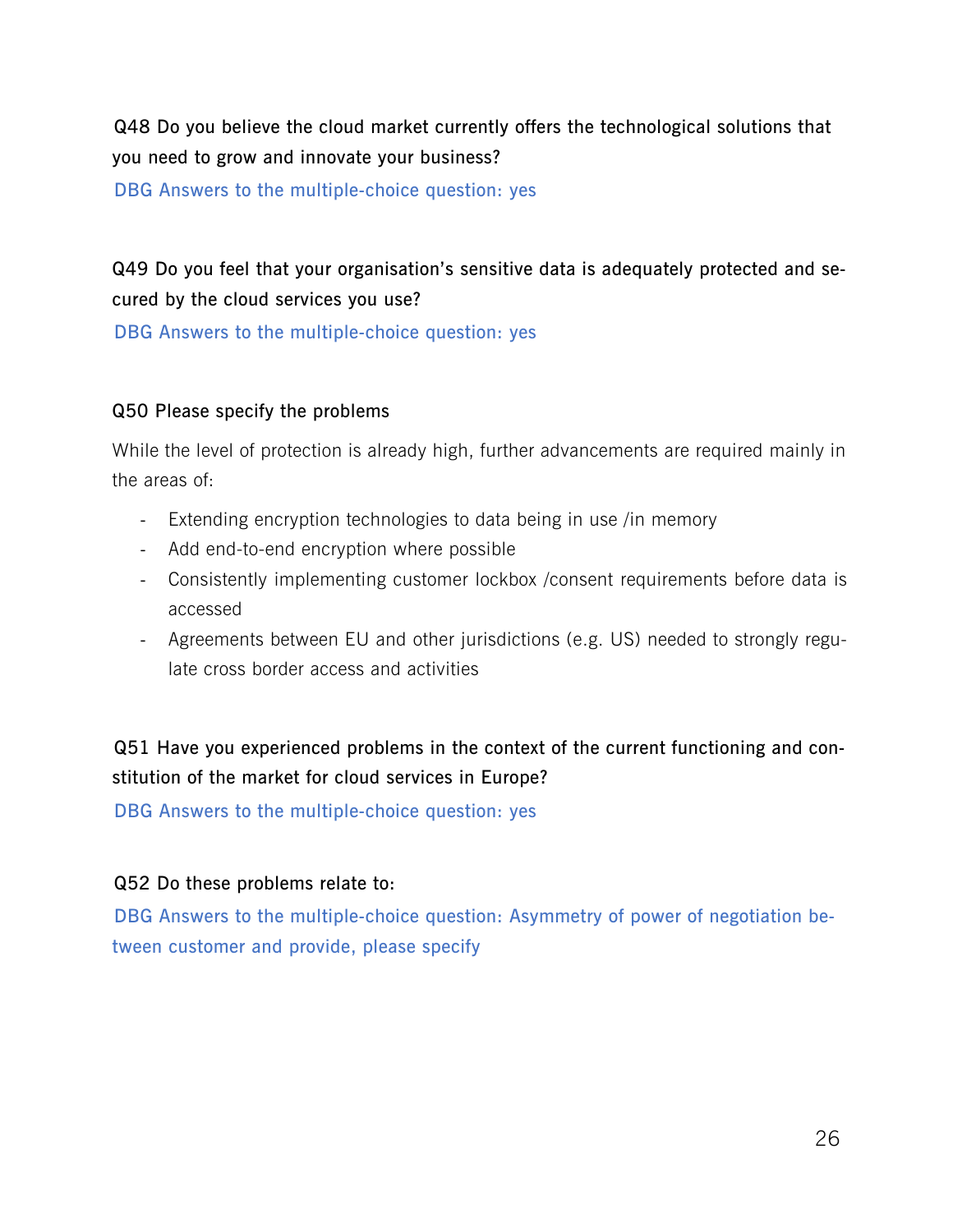## **Q53 Please specify**

Regarding the asymmetry of power in negotiations, high efforts and time are required to agree regulatory compliant contracts with CSPs in the financial sector. Therefore, we actively support the EU´s work designing Voluntary Standard Contract Clauses to facilitate future negotiations.

## **Q54 Do you perceive risks emerging from the current functioning and constitution of the market for cloud services in Europe?**

**DBG Answers to the multiple-choice question: yes** 

## **Q55 Do these risks relate to:**

**DBG Answers to the multiple-choice question: Asymmetry of power of negotiation between customer and provide, please specify**

## **Q56Please specify**

See above.

## **Q57 Does your organisation have flexibility to procure/adopt new and innovative cloud solutions if they emerge on the market?**

**DBG Answers to the multiple-choice question: yes** 

## **Q58 Is this related to:**

**DBG Answers to the multiple-choice question: Legal/contractual barriers**

## **Q60 If legal/contractual barriers, please specify**

From our experience, it is very difficult to procure/adopt new and innovative cloud solutions, as it takes a long time to ensure that these new services are regulatory compliant. Often, new solutions are not meeting regulatory expectations right from the start.